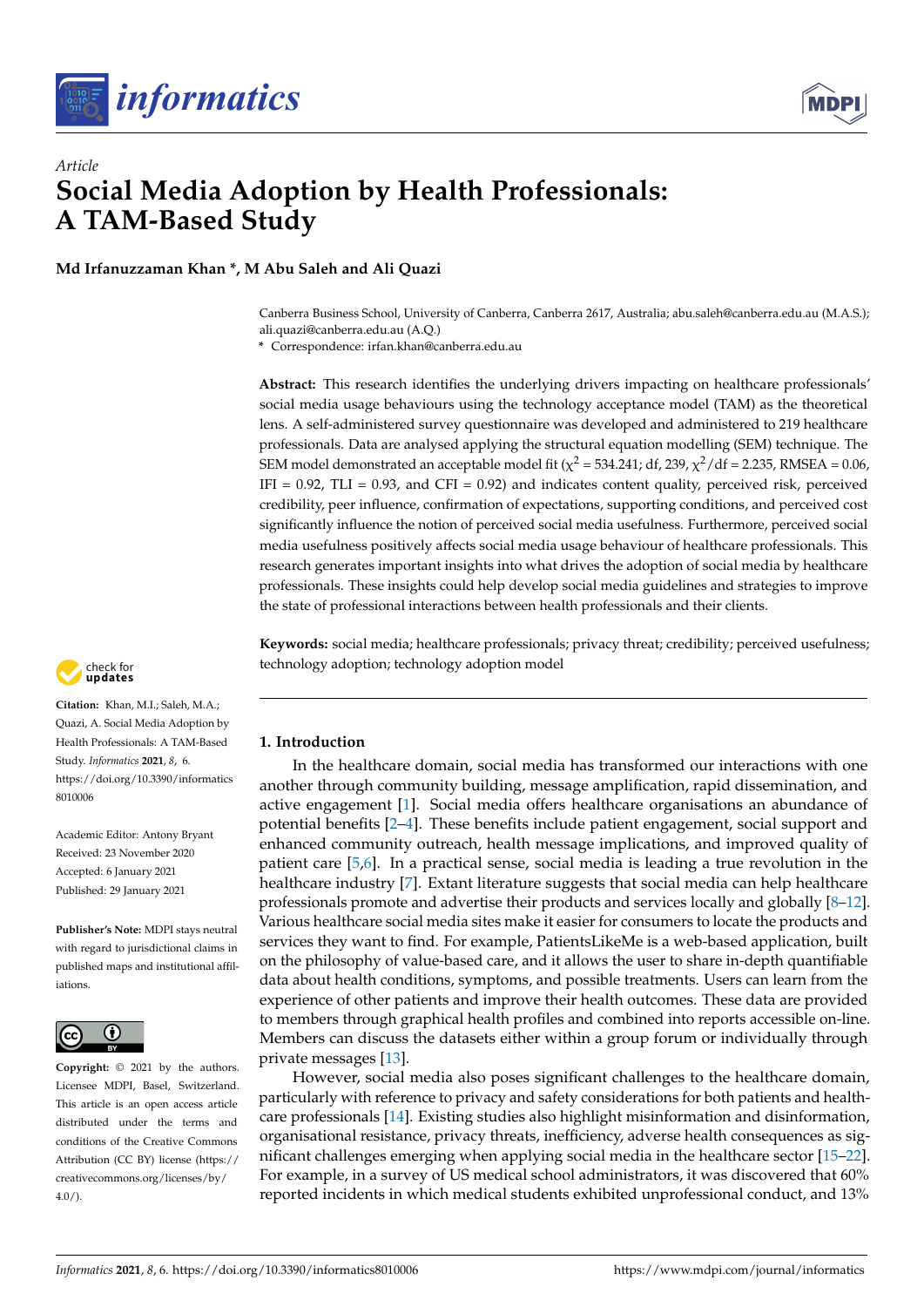reported violations of patient confidentiality [\[15\]](#page-12-3). However, it is still unknown how the above challenges influence health professionals' perceptions regarding the use of social media in the healthcare setting.

Research on the usage patterns revealed mixed results. While the use of social media by both health professionals and public is on the increase, there are considerable concerns about its usefulness in a healthcare setting [\[23\]](#page-12-5). Recent findings suggest that despite the advances made by social media in the healthcare domain, many medical professionals are reluctant to use it for health communication  $[24-26]$  $[24-26]$ . The question is: What are the factors influencing health professionals' perceived usefulness social media?

The primary aim of this research is to understand the factors affecting the perceived usefulness of social media usage from the perspective of health professionals. The following section introduces the theoretical background and focuses on the dearth of theory-based research on social media in the healthcare context.

#### *1.1. Theoretical Background and Research Model*

Extant social media-related research in healthcare is built on either a standard survey of medical professionals or exploratory studies without a strong theoretical underpinning [\[10,](#page-12-8)[27\]](#page-12-9). This study proposes an updated theoretical framework for investigating the antecedents of perceived usefulness to healthcare professionals' social media usage. The proposed framework derives from the Technology Acceptance Model (TAM) [\[28\]](#page-12-10). TAM has been a dominant model in the domain of technology acceptance. The TAM has gained considerable reputation, particularly due to its transferability to various contexts and samples, its potential to explain variance in the intention to use or the use of technology, and its simplicity of specification within structural equation modelling frameworks [\[29](#page-12-11)[,30\]](#page-12-12). Besides, TAM is a powerful vehicle to understand the acceptance of healthcare technologies [\[31\]](#page-12-13) and other generic studies concerning technology adoption [\[32\]](#page-12-14).

The theoretical basis of the TAM is the theory of reasoned action [\[33\]](#page-12-15) and it denotes that the antecedents of technology usage occur because of two fundamental factors: the perceived usefulness (PU) and perceived ease of use (PEOU) of a technology [\[34\]](#page-12-16). Perceived usefulness refers to the extent a user believes that using a particular system will improve how they do their job. Perceived ease of use (PEOU) refers to the extent a potential user expects that the target system to be free of unproductive effort [\[34\]](#page-12-16). The model explains that perceived usefulness and perceived ease of use influence the user's attitudes toward using a certain technology (intention). In turn, intentions to use will determine whether a person will use the application or not. However, several TAM-based studies recommended the exclusion of attitude from the model. For instance, the revised TAM model (i.e., TAM without the attitude construct) has been validated in several user technology acceptance/adoption investigations because attitude did not appear to mediate fully the effect of perceived usefulness and perceived ease of use on behavioural intention as originally anticipated [\[35](#page-12-17)[–37\]](#page-12-18). Thus, in this study, the construct "attitude" was excluded from the examination of healthcare professionals' social media usage behaviour.

Previous studies concerning information system (IS) and information technology (IT) adoption has consistently accepted perceived usefulness (PU) as the most influential determinant of an individual's decision to adopt a new technology [\[38](#page-12-19)[,39\]](#page-13-0). Extant literature indicates that the influence of PU is greater than that of PEOU concerning the adoption of new technology [\[40\]](#page-13-1). In the health technology domain, physicians adopt a more pragmatic attitude to acceptance. They focus on the usefulness of health technology adoption rather than on the ease of using it [\[41\]](#page-13-2). Consequently, health professionals concentrate more on system utility and functionality than users in other industries. Therefore, their motivation for a new technology acceptance is directly related to the fact that the new technology acts as an enabler of their daily tasks. Furthermore, PU has a greater impact on behavioural intention to use than PEOU [\[42\]](#page-13-3). Prior studies that employed TAM have demonstrated that PU the most important predictor of behavioural intention to use new technology, while perceived ease of use becomes less important over periods of sustained usage [\[43\]](#page-13-4).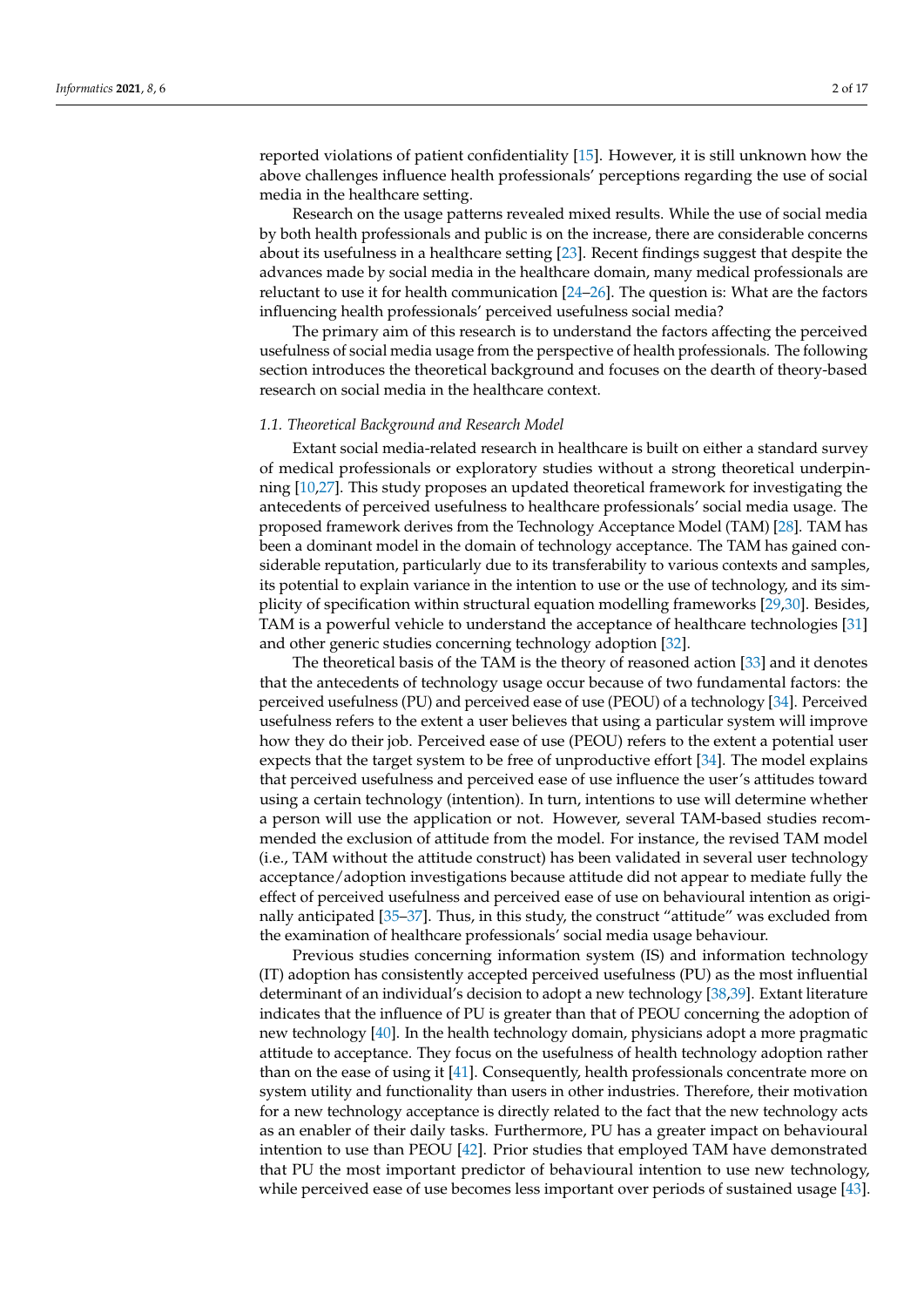Therefore, the construct PEOU is not considered in the proposed theoretical framework, leading to the inclusion of PU as the fundamental predictor of health professionals' social media usage behaviour.

Although PU is well accepted as the major antecedent affecting technology usage behaviour, it is necessary to examine the determinants of PU in the context of social media usage in the healthcare domain. In our quest for identifying and validating the antecedents of health professionals' perceived usefulness of the social media within the healthcare context, the proposed framework contextualises the TAM by adding variables to study the impact of content quality, perceived credibility, perceived risk, peer influence, supporting conditions, confirmation of expectations and perceived cost on health professionals' social media usage behaviour. It is evident that the integration of external variables is a common trend in this research field [\[44,](#page-13-5)[45\]](#page-13-6). An added variable approach enables researchers and practitioners to understand the drivers of intention better and assist in developing new theories [\[46\]](#page-13-7). The conceptual framework depicts the possible effects of the factors influencing health professionals' perceived usefulness and social media usage behaviours. These factors are yet to be contextualised and tested within the healthcare social media context. To sum up, the proposed theoretical framework is an important addition to the mainstream social media adoption literature. Figure [1](#page-2-0) illustrates the conceptual research model.

<span id="page-2-0"></span>

**Figure 1.** Social Media Adoption model.

### *1.2. Hypothesis Development*

# 1.2.1. A. Content Quality

Content quality refers to social media content that is appropriately customised, relevant, easy to understand, complete, and secure during an online transaction [\[47\]](#page-13-8). The theoretical underpinning of this research is based on the information system success model which describes information quality as an antecedent of system use [\[48\]](#page-13-9). Scholars have previously found that barriers to social media included poor quality and the lack of reliability of health information [\[6](#page-11-4)[,49\]](#page-13-10). Medically incorrect information has resulted in "wrong" instructions and contributed to serious negative outcomes. Thus, this creates a cascading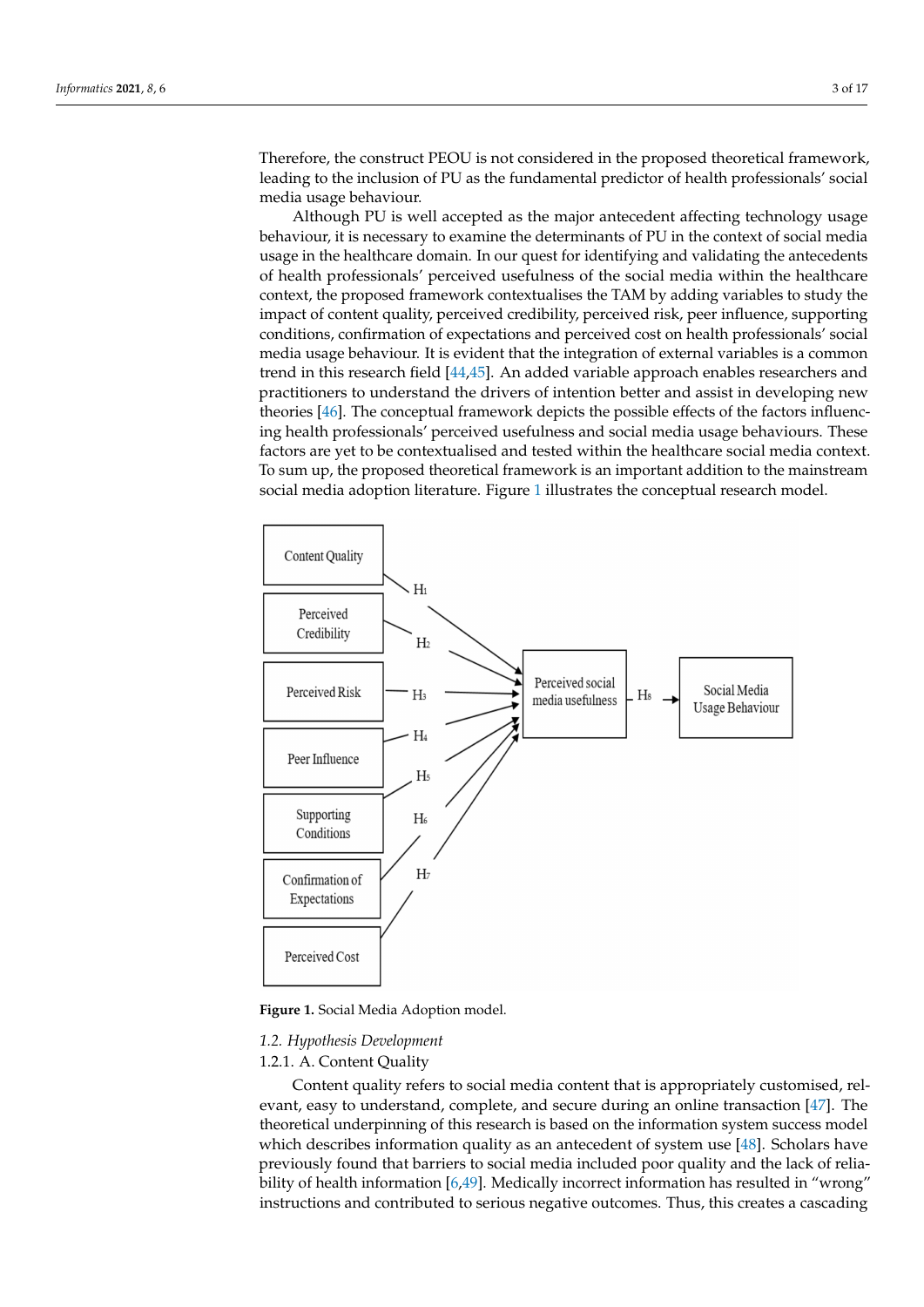effect which leads to the distrust of online social applications and services in medical healthcare [\[50,](#page-13-11)[51\]](#page-13-12). Prior studies have consistently confirmed that information quality is a fundamental construct in evaluating the usefulness of a new system [\[52](#page-13-13)[,53\]](#page-13-14). However, the effect of social media content quality on health professionals' social media usage decision is not very clear and warrants further investigation. Thus, we propose the following hypothesis:

## **Hypothesis 1 (H1).** *Content quality significantly influences perceived usefulness of social media.*

### 1.2.2. B. Perceived Credibility

In the online context, perceived credibility denotes feelings of confidence and security while using digital technology [\[40](#page-13-1)[,54](#page-13-15)[,55\]](#page-13-16). Prior studies have shown that credibility affects people's voluntary acceptance of digital transactions [\[40](#page-13-1)[,49\]](#page-13-10). Thus, perceived credibility can be a significant factor for engaging in health information searching and related activities via social media [\[56,](#page-13-17)[57\]](#page-13-18). If online participants are unsure about the credibility of the health information provided through social media channels, they may stop seeking online health information [\[10](#page-12-8)[,19](#page-12-20)[,56–](#page-13-17)[59\]](#page-13-19). Based on extant literature we propose the following hypothesis:

**Hypothesis 2 (H2).** *Perceived credibility is associated with the perceived usefulness of health professionals' social media usage.*

# 1.2.3. C. Perceived Risk

Perceived risk is a frequently used variable in consumer behaviour studies and known as a multi-dimensional construct. There are six components of perceived risk and they are as follows: (i) financial, (ii) performance, (iii) social, (iv) physical, (v) privacy, and (vi) time loss [\[60\]](#page-13-20). Prior studies have consistently shown that perceived risk negatively influences users' intention to use IT/IS systems [\[61](#page-13-21)[–63\]](#page-13-22).

In the social media context, previous studies reported privacy and confidentiality concerns as a major deterrent of social media usage in the healthcare industry [\[58,](#page-13-23)[64](#page-13-24)[–66\]](#page-13-25). This is because online patient privacy breaches can result in greater harm compared to privacy breaches that occur face-to-face, especially given that online privacy breaches reach a wider audience and remain permanently online. Consequently, health professionals' concerns about social media use predominantly revolve around the potential risks arising from breaching patient confidentiality [\[67,](#page-13-26)[68\]](#page-14-0) or publicising unprofessional content [\[69\]](#page-14-1). For example, an assessment of 271 medical blogs revealed that around 17% included ample information for patients to identify their doctors or themselves [\[70\]](#page-14-2). Furthermore, a content analysis of physicians' Twitter posts (5156 tweets) revealed that 4% were potentially unprofessional, including 38 potential patient privacy violations [\[71\]](#page-14-3). This outcome explains why many health professionals consider the integration of medicine and social media as a daunting challenge often posing severe threats to people's privacy [\[72,](#page-14-4)[73\]](#page-14-5). From the review, the privacy-related risks arising from social media technologies can be significant and can influence medical personnel's capacity to use social media. Therefore, the following hypothesis is proposed:

**Hypothesis 3 (H3).** *Perceived risk negatively influences health professionals' perceived usefulness of social media.*

## 1.2.4. D. Peer Influence

Peer influence refers to the extent to which an individual perceive that the important members of his/her social circle believe that he/she should use the new system [\[45\]](#page-13-6). Prior research also measured this variable in the healthcare context and reported a positive relationship with behavioural intention to use technology [\[74\]](#page-14-6). Close peers' personal evaluations of technological interventions tend to be more credible and help to minimise uncertainty in adoption of a new technology. Thus, in a healthcare context the subjective influence of close peers or colleagues is important [\[18\]](#page-12-21). The benefits of social media are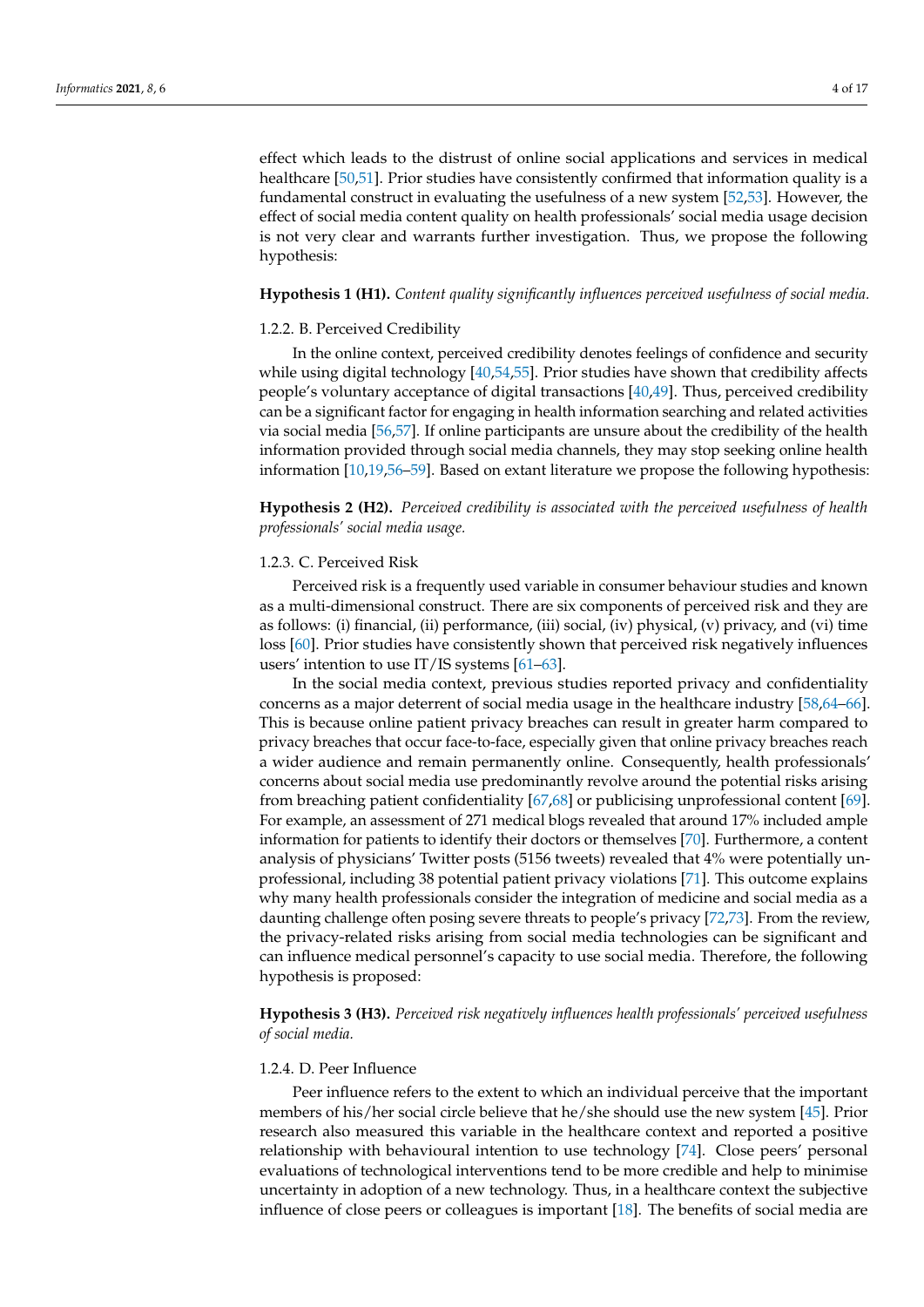primarily based on social aspects such as social support, patient engagement, greater interactivity and social listening [\[54](#page-13-15)[,56](#page-13-17)[,59\]](#page-13-19). However, empirical studies concerning the

effect of peer influence on health professionals' social media adoption behaviours are relatively scarce and warrants further investigation. Thus, the following hypothesis is developed:

**Hypothesis 4 (H4).** *Peer influence positively influences the notion of perceived social media usefulness.*

## 1.2.5. E. Supporting Conditions

Supporting condition refers to the extent of broader social, organisational and technical infrastructure existing to support the use of a new system or technology [\[45\]](#page-13-6). Recent literature raised various concern related to supporting conditions for adopting social media in a professional setting. For example, internal and external support in terms of resources, staffing, and technical expertise is necessary for social media to be used effectively [\[75](#page-14-7)[–78\]](#page-14-8). A survey of 366 healthcare workers in the USA revealed that healthcare workers are not familiar with their workplace policies concerning social media use, which may cause a privacy breach of confidential medical information [\[79\]](#page-14-9). Recent studies also highlighted the importance of supporting conditions on social media usage behaviour [\[80](#page-14-10)[–82\]](#page-14-11). Thus, it will be interesting to observe the relationship between supporting conditions and perceived usefulness in healthcare context. Drawing on the extant research the following hypothesis has been posited:

## **Hypothesis 5 (H5).** *Supporting conditions positively influence the perceived social media usefulness.*

## 1.2.6. F. Confirmation of Expectations

Confirmation is the outcome of a considerable "over-fulfilment" of initial expectations [\[83](#page-14-12)[,84\]](#page-14-13). The confirmation of expectations suggests that when experiences with specific system exceed expectations, expectations exert a positive influence on satisfaction [\[85\]](#page-14-14). Consequently, lower expectation and higher perceived performance may lead to a greater sense of confirmation [\[86\]](#page-14-15). Prior studies in different contexts show that when users' actual experience exceeds their expectations, confirmation positively influences perceived usefulness [\[87–](#page-14-16)[92\]](#page-14-17). It will be interesting to examine the relationship between confirmation of expectations and perceived social media usefulness in healthcare context. Indeed, further empirical investigation of the relationship between confirmation of expectations and perceived social media usefulness is warranted. Hence, the following hypothesis is put forward:

**Hypothesis 6 (H6).** *Confirmation of expectations is significantly associated with perceived social media usefulness.*

## 1.2.7. G. Perceived Cost

The costs associated with a new information system or technology have always been a major driver of usage behaviour. In this research, perceived cost entails health professionals' perceptions concerning the initial subscription, transaction and communication costs involved in using social media [\[93\]](#page-14-18). Extant research also represented perceived cost as an important variable [\[93](#page-14-18)[–95\]](#page-15-0) and supports the hypothesis that perceived cost negatively affects users' behavioural intention to use technology [\[96,](#page-15-1)[97\]](#page-15-2). This research argues that social media reduces the economic, time and human costs associated with clinical practice. Thus, perceived cost is expected to be an important factor for social media adoption in a professional setting. Based on the extant research, the following hypothesis is proposed:

**Hypothesis 7 (H7).** *Perceived cost negatively affects health professionals' perceived social media usefulness.*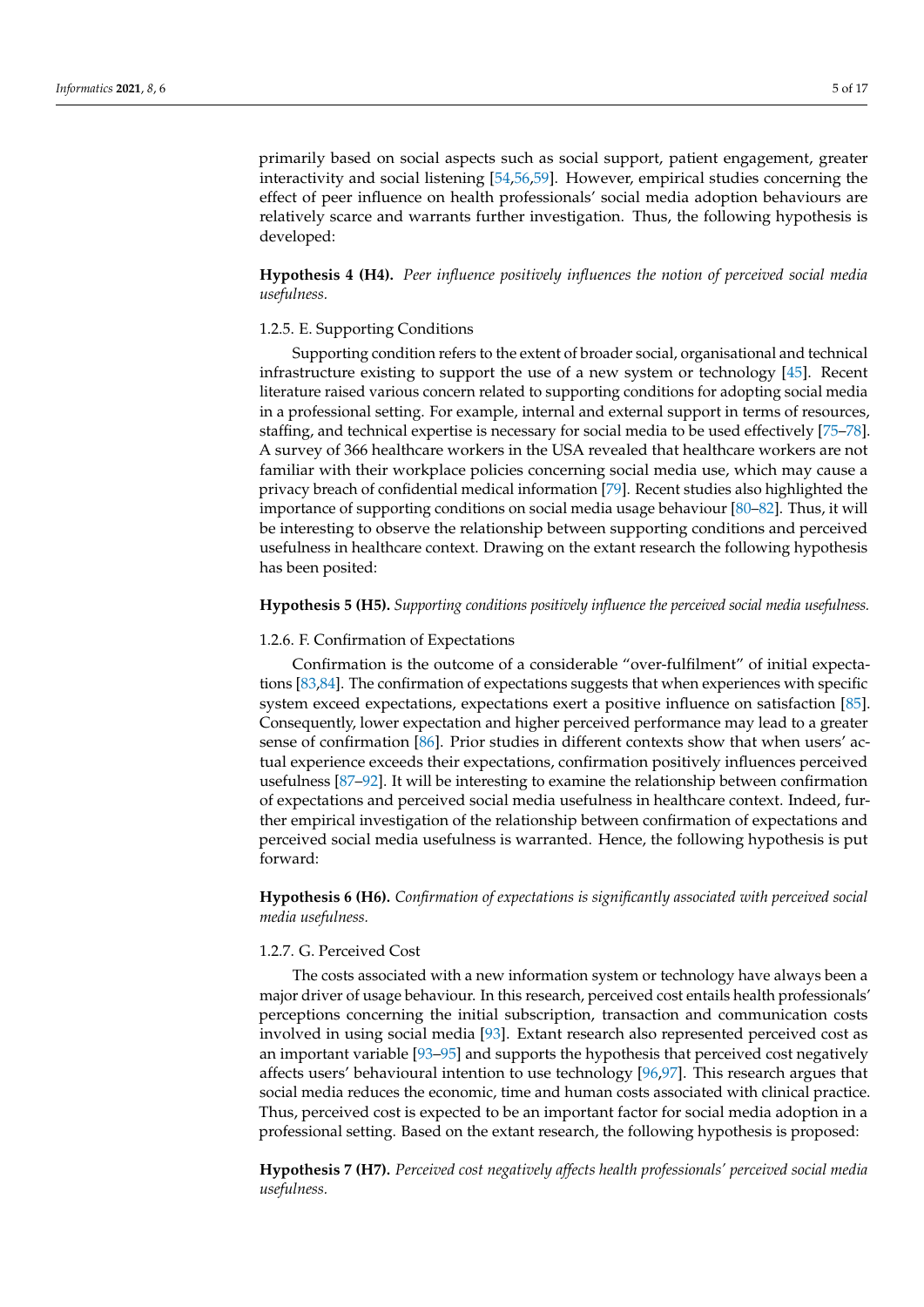## 1.2.8. H. Perceived Usefulness and Usage Behaviour

The theoretical underpinning of the usage behaviour construct is grounded on the 'actual system usage' construct which refers to the degree a user applies one or more system features to accomplish a specific task [\[98\]](#page-15-3). Based on TAM, perceived usefulness is expected to positively influence social media usage behaviour of healthcare professionals [\[28\]](#page-12-10). Prior technology acceptance studies have shown that perceived usefulness is a significant predictor of intention to use information technology [\[46](#page-13-7)[,97\]](#page-15-2). In accordance with the TAM framework, the following hypothesis is proposed:

**Hypothesis 8 (H8).** *Perceived social media usefulness positively influences health professionals' social media usage behaviour.*

Table [1](#page-5-0) below provides definitions and sources of root constructs.

| Construct                       | Definition                                                                                                                                                      | Source      |
|---------------------------------|-----------------------------------------------------------------------------------------------------------------------------------------------------------------|-------------|
| Content quality                 | Inherent value and usefulness of the content provided<br>by social media platforms.                                                                             | $[95]$      |
| Perceived credibility           | Refers to the degree to which a person perceives that<br>using a specific technology and system would be free of<br>privacy and security related threats.       |             |
| Peer influence                  | Behavioural intention to use a new technology/system<br>is influenced by the perception of important others in<br>their social circle.                          | [45,99,100] |
| Perceived risk                  | Refers to the degree to which the user perceives that it<br>would be unsafe to utilise social media technologies.                                               | [101]       |
| Supporting<br>conditions        | Availability of required conditions to perform a<br>specific task.                                                                                              | [102]       |
| Confirmation of<br>expectations | Refers to the degree to which the user perceives that<br>actual performance is consistent with the expected<br>performance of an information system/technology. | [103]       |
| Perceived cost                  | The degree to which a user perceived that it is expensive<br>to utilise a specific technology or system to perform a<br>specific task.                          | [104]       |
| Perceived usefulness            | The extent to which a person believes that using the<br>system will enhance his or her job performance.                                                         |             |
| Usage behaviour                 | Refers to the degree to which a user utilises one or more<br>system features to complete a specific task.                                                       | [105]       |

<span id="page-5-0"></span>**Table 1.** Root constructs.

# **2. Methods**

This study used quantitative technique for data collection and analysis. The major attribute of quantitative research is the use of a formal and methodical statistical technique [\[106\]](#page-15-11). The population for this study comprised Australian health professionals who used social media, and worked in hospitals, clinics and other clinical environments.

#### *2.1. Data Collection*

A quantitative survey of 219 healthcare professionals was conducted. The sampling frame was derived from publicly available online databases. In an attempt to eliminate any inherent bias, a number of measures were taken. For example, steps recommended by Ryan and Bernard [\[107\]](#page-15-12) followed, such as ensuring that the clarity and overt judgments during questionnaire instrument preparation, data processing, entry, cleaning and different phases of analyses are monitored and undertaken. A simple random sampling method was used to select the respondents. A personalised email invitation containing the link to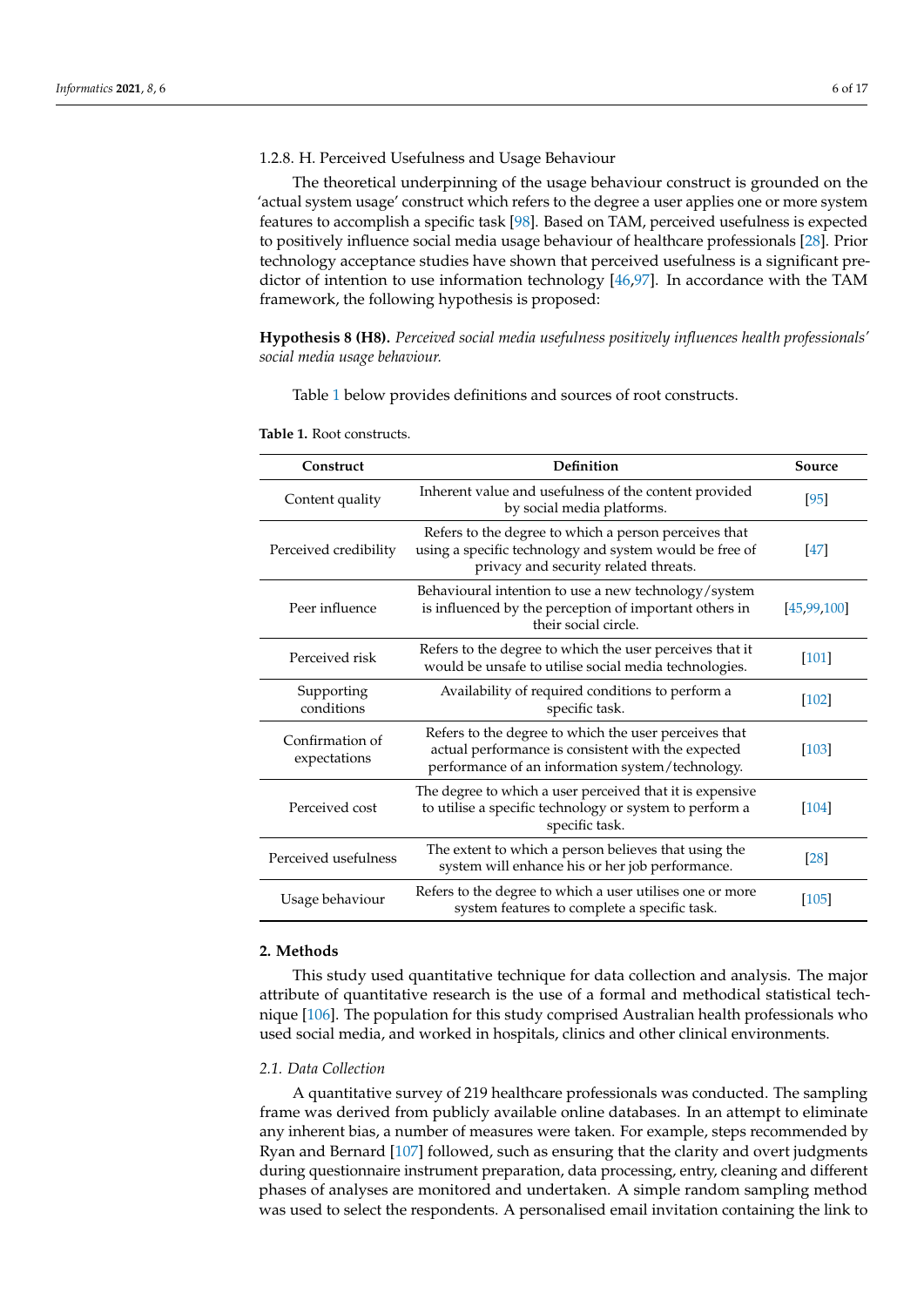the survey was sent to 824 health professionals. A total of 219 complete responses were received with a 27% response rate.

## *2.2. Data Analysis*

This research employed Structural Equation Modelling (SEM) technique to investigate the hypotheses proposed in the research model. The structural equation modelling (SEM) is a technique that embodies the observed data through some structural parameters characterized by a theoretical framework [\[108–](#page-15-13)[110\]](#page-15-14). SEM helps to conduct a simultaneous analysis, where the relationships among multiple independent and dependent constructs are modelled concurrently. This capability differs significantly from most first-generation statistical tools such as correlation, regression and factor analysis, which can analyse only one layer of linkages between independent and dependent variables at a time [\[111\]](#page-15-15). SPSS Amos 25 (IBM, New York, NY, USA) statistical package was used to analyse the data. SPSS Amos software (IBM, New York, NY USA) is a preferred statistical tool to examine causal and effect relationship between a number of independent and dependent variables [\[112\]](#page-15-16). The source of the constructs measures is documented in Table [2.](#page-7-0)

## *2.3. Construct Measures*

The survey questionnaire consisted of certain factors that influence the perceived usefulness and usage behaviour of healthcare professionals. These factors were content quality, perceived credibility, perceived risk, peer influence, supporting conditions, confirmation of expectations and perceived cost. The scales for all the constructs were adapted from prior studies, many of which have already established their reliability and validity. The language of the items was modified to reflect the measurement of these constructs for social media users. The items were measured on a 7-point Likert scale  $(1 = \text{strongly})$ disagree, 7 = strongly agree). Prior studies indicated that 7-point Likert scale increases scale sensitivity [\[113\]](#page-15-17) and likely to provide a more accurate measure of a participant's true evaluation and are more appropriate for electronically distributed or unsupervised usability questionnaires [\[114\]](#page-15-18). Details of the construct measures and their operational indicators are provided in Table [2](#page-7-0) below.

| Construct                                              | Source                   | Measure                                                          | Std. Est. |
|--------------------------------------------------------|--------------------------|------------------------------------------------------------------|-----------|
|                                                        |                          | Risky to share data                                              | 0.8       |
| Perceived Risk ( $\alpha$ = 0.72,                      | New measures             | Information can be misused                                       | 0.68      |
| $AVE = 0.72$                                           | based on                 | Might not meet expectation                                       | 0.66      |
|                                                        | $[115 - 118]$            | Concerned about the privacy settings                             | 0.74      |
|                                                        |                          | Social media provides relevant information                       | 0.76      |
| Content quality ( $\alpha = 0.85$ )                    | Adapted<br>measures from | Social media provides reliable information                       | 0.81      |
| $AVE = 0.83$                                           |                          | Provide accurate content                                         | 0.88      |
|                                                        | [48]                     | Provide timely and complete health information                   | 0.87      |
|                                                        |                          | I am not worried about security issues                           | 0.82      |
| Perceived credibility                                  | Measures based           | Health related social media sites are credible                   | 0.81      |
| $(\alpha = 0.88, AVE = 0.85)$                          | on [55]                  | I am confident in using online health platforms                  | 0.92      |
|                                                        |                          | I trust online health platforms                                  | 0.84      |
|                                                        |                          | Colleagues influence me to use social media                      | 0.87      |
| Peer Influence ( $\alpha$ = 0.91,                      | New measures             | Patients influence me to use social media                        | 0.88      |
| $AVE = 0.88$                                           | based on [102]           | Friends influence me to use social media                         | 0.9       |
|                                                        |                          | It is expected from healthcare professionals to use social media | 0.9       |
|                                                        | Adapted                  | I am encouraged participate actively in health communities       | 0.72      |
| Supporting conditions<br>$(\alpha = 0.80, AVE = 0.78)$ | measure from             | Can reach other healthcare professionals                         | 0.71      |
|                                                        | $[119]$                  | Workplace encourages me to use social media                      | 0.81      |
|                                                        |                          | Industry practices influence me to use social media              | 0.88      |
| Confirmation of                                        |                          | Social media has improved relationships with patients            | 0.83      |
| expectations ( $\alpha$ = 0.89,                        | New measures             | Saved time in professional interactions                          | 0.91      |
|                                                        | based on $[83-85]$       | Strengthened relationships with colleagues                       | 0.86      |
| $AVE = 0.89$                                           |                          | Ensured better healthcare service                                | 0.94      |

### **Table 2.** Construct measures.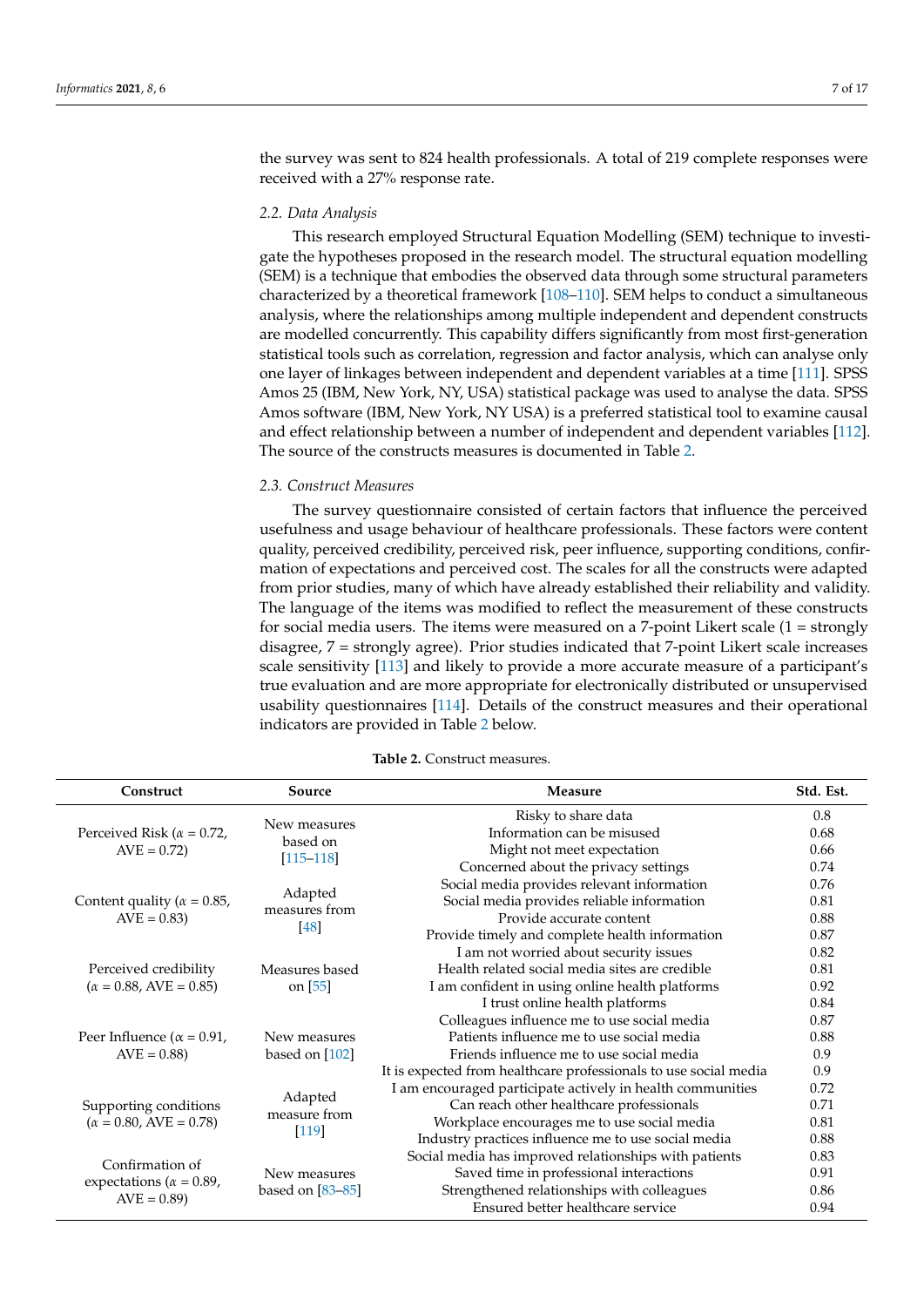<span id="page-7-0"></span>

| Construct                                           | Source                                      | Measure                                                       | Std. Est. |
|-----------------------------------------------------|---------------------------------------------|---------------------------------------------------------------|-----------|
|                                                     |                                             | Social media offers good value                                | 0.92      |
| Perceived cost ( $\alpha$ = 0.96,                   | New measures                                | Social media is cost-effective                                | 0.92      |
| $AVE = 0.93$                                        | based on [93]                               | Attractive in terms of cost                                   | 0.91      |
|                                                     |                                             | The cost of promotion is reasonable                           | 0.97      |
|                                                     |                                             | Social media enables me to communicate better with patients   | 0.8       |
| Perceived usefulness                                | New measures                                | Improves quality of patient care                              | 0.71      |
| $(\alpha = 0.89, AVE = 0.87)$                       | based on [28]                               | Increases knowledge sharing                                   | 0.67      |
|                                                     |                                             | Improves job performance                                      | 0.68      |
|                                                     |                                             | I use social media to share medical knowledge with patients   | 0.88      |
| Usage behaviour ( $\alpha = 0.92$ ,<br>$AVE = 0.87$ | New measure<br>developed based<br>on $[28]$ | I follow several health professionals in various social media | 0.91      |
|                                                     |                                             | I share available medical information using social media      |           |
|                                                     |                                             | platforms                                                     | 0.85      |
|                                                     |                                             | I use social media for self-promotion                         | 0.85      |

**Table 2.** *Cont.*

The above table confirms that all composite reliabilities exceeded the baseline criterion of 0.70 [\[120\]](#page-15-22). The average variance extracted (AVE) for each construct is also greater than the baseline limit of 0.50 [\[121\]](#page-15-23). The factor loadings, and reliability scores were also found to be above the required threshold. Therefore, all constructs are retained for confirmatory analysis and all results indicate the instrument's convergent validity. During the assessment of multicollinearity, the correlation matrix (Table [3\)](#page-7-1) confirmed that no correlation between any two items was above 0.8; thus, bivariate high collinearity did not exist. Construct correlations were compared with the square root of the AVE, and it was found that all square roots of the AVEs were consistently higher than the correlations between constructs. In this way, the discriminant validity of the constructs used in this research was confirmed [\[109\]](#page-15-24).

|  |  |  | <b>Table 3.</b> Bivariate correlations. |
|--|--|--|-----------------------------------------|
|  |  |  |                                         |

<span id="page-7-1"></span>

|                                 |            | $\mathbf{2}$ | 3         | 4         | 5         | 6         | 7         | 8        | 9 |
|---------------------------------|------------|--------------|-----------|-----------|-----------|-----------|-----------|----------|---|
| 1. Content quality              |            |              |           |           |           |           |           |          |   |
| 2. Perceived risk               | $0.297**$  |              |           |           |           |           |           |          |   |
| 3. Perceived credibility        | $0.452**$  | $0.324$ **   |           |           |           |           |           |          |   |
| 4. Peer influence               | $0.496**$  | $0.223$ **   | $0.391**$ |           |           |           |           |          |   |
| 5. Supporting conditions        | $0.243**$  | 0.092        | $0.192*$  | 0.011     |           |           |           |          |   |
| 6. Confirmation of expectations | $0.233**$  | $0.306**$    | $0.391**$ | $0.329**$ | $0.241**$ |           |           |          |   |
| 7. Perceived cost               | $0.408**$  | $0.302**$    | $0.442**$ | $0.525**$ | $0.172*$  | $0.532**$ |           |          |   |
| 8. Perceived usefulness         | $0.250**$  | $-0.216**$   | $0.238**$ | $0.325**$ | $0.334*$  | $0.190**$ | $-0.178*$ |          |   |
| 9. Usage behaviour              | $0.364$ ** | $0.201$ **   | $0.323**$ | $0.561**$ | $0.189*$  | $0.311**$ | $0.524**$ | $0.183*$ |   |
|                                 |            |              |           |           |           |           |           |          |   |

\*\* Significant at the 0.001 level; \* Significant at the 0.005 level.

### *2.4. The Demographic Profile*

The completed survey includes 48% male participants and 52% female participants. Regarding the participants' age range, 2% were 18–29 years old, 30% were in the 30–39 bracket, 35% were 40–49 years old, 25% were 50 to 59 and 8% were over 60 years of age. Regarding the participants' experience in healthcare, 48% had 1–15 years, 48% had 16–30 years, and 4% had more than 30 years. Table [4](#page-8-0) summerises the patterns of personal and professional use of social media among health professionals.

In terms of personal use, it emerges that Facebook, YouTube, Twitter, and LinkedIn are the most popular social media applications. Facebook is the most frequently used platform as 47% are regular users of it. YouTube is the second most popular platform among health professionals (45%). This is followed by 25% of respondents frequently using Twitter, and 21% of respondents' access LinkedIn. 15% of respondents employ various other social media platforms for personal use. However, concerning the professional use of social media, only 19% use Facebook, 12% use Twitter, 25% use YouTube, 7% utilise blog sites,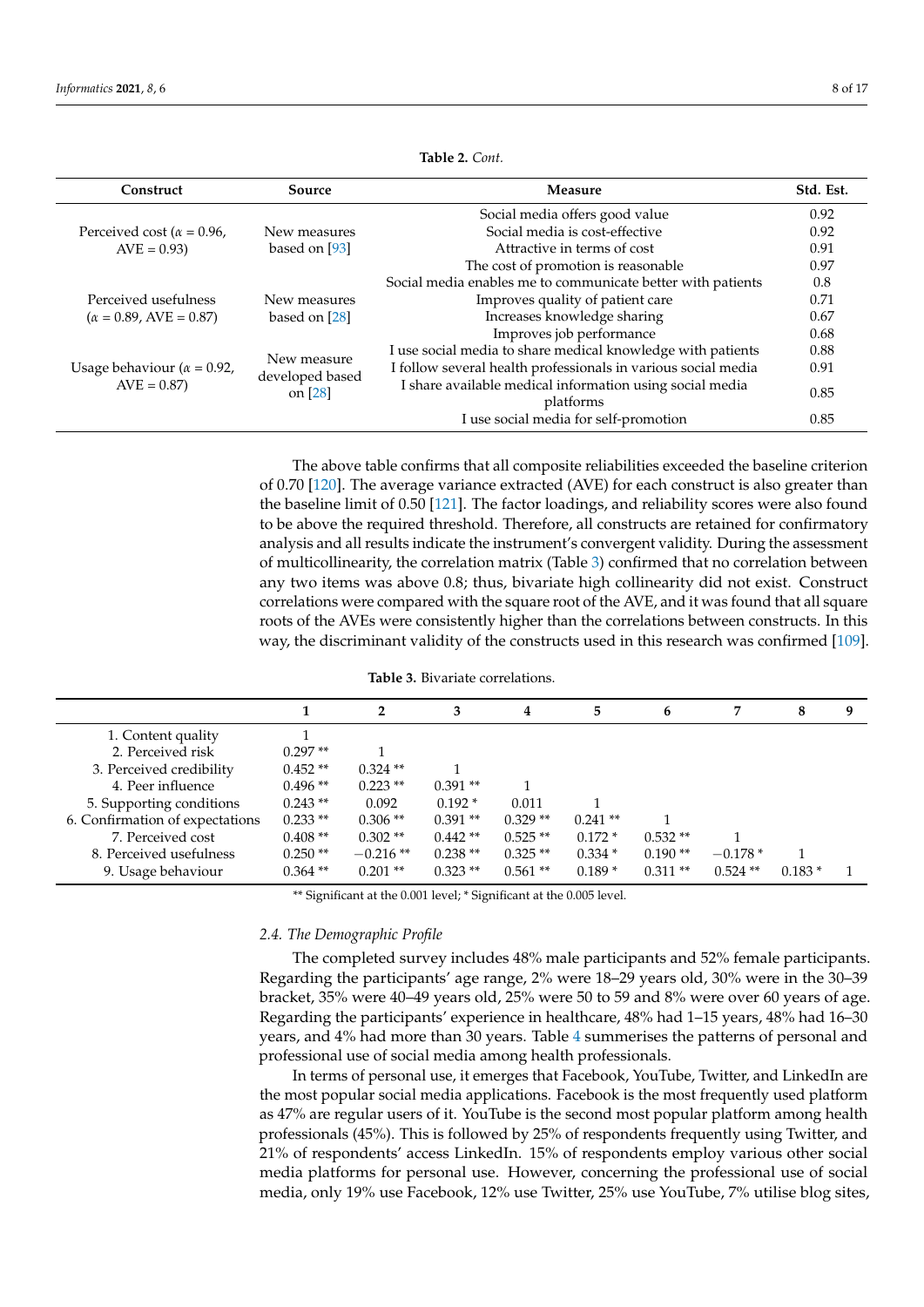21% use LinkedIn and 11% use other platforms. This finding point towards limited use of social media for professional purposes.

<span id="page-8-0"></span>

|  |  | Table 4. Health professionals' social media usage pattern |  |  |
|--|--|-----------------------------------------------------------|--|--|
|--|--|-----------------------------------------------------------|--|--|

| Type         | <b>Personal Use</b> | <b>Professional Use</b> |
|--------------|---------------------|-------------------------|
| Facebook     | 102/47%             | 41/19%                  |
| Twitter      | 55/25%              | 27/12%                  |
| Instagram    | $9/4\%$             | 9/4%                    |
| YouTube      | 98/45%              | 54/25%                  |
| <b>Blogs</b> | 17/8%               | $15/7\%$                |
| LinkedIn     | 47/21%              | 47/21%                  |
| Others       | 33/15%              | 23/11%                  |

# **3. Results**

### *Hypothesis Testing*

The individual measurement model fit was tested for all dependent and independent constructs included in the theoretical framework. CFA of the initial 36 items measurement model revealed the following model indices: CMIN = 1393, df = 467 and CMIN/df ratio =  $2.984$ ; CFI =  $0.857$ ; and RMSEA =  $0.09$ , indicating a scope for model refinement. Subsequently, an assessment of the modification indices (MI) was conducted [\[122\]](#page-15-25). Accordingly, seven items were excluded from different constructs to achieve a better fit to the data. This reduces the  $\chi^2$  value to 408 (df, 224,  $p < 0.001$ ) and significantly improved other fit indices in the final overall measurement (CFA) model. The retained items in the construct measures suggest a satisfactory fit between data and the measurement model. The final overall measurement model was tested with 29 items during the SEM stage. The results of final CFA demonstrate an adequate model fit ( $\chi^2$  = 438.355; df, 224,  $\chi^2$ /df = 1.957, RMSEA =  $0.06$ , IFI =  $0.95$ , TLI =  $0.93$ , and CFI =  $0.95$ ).

The subsequent phase examined the structural model to test the structural relationship between measured variables and latent constructs. [\[109\]](#page-15-24). The SEM analysis indicated a reasonable model fit ( $\chi^2$  = 534.241; df, 239,  $\chi^2/\text{df}$  = 2.235, RMSEA = 0.06, IFI = 0.92, TLI = 0.93, and CFI = 0.92). Furthermore, the research model explains ( $R^2 = 47.6\%$ ) variance in social media usage behaviour, which indicates a moderate explanatory power as recommended by Hu and Bentler [\[123\]](#page-15-26).

The  $R^2$  value of 47.6% is also consistent with the findings of a recent meta-analysis which showed that most of the TAM based studies explained 40–70% of variance in behavioural intention and actual usage [\[46\]](#page-13-7). Table [5](#page-8-1) below provides an overview of the results of the hypothesis testing performed in SEM.

<span id="page-8-1"></span>

| Path                             |               |                      | <b>Path Coefficient</b> | S.E.  | C.R.     |       |
|----------------------------------|---------------|----------------------|-------------------------|-------|----------|-------|
| H1: Content quality              |               | Perceived usefulness | 0.360                   | 0.160 | 2.752    | 0.012 |
| H2: Perceived credibility        |               | Perceived usefulness | 0.423                   | 0.117 | 3.274    | $***$ |
| H <sub>3</sub> : Perceived risks |               | Perceived usefulness | $-0.600$                | 0.103 | $-5.849$ | $***$ |
| H4: Peer influence               |               | Perceived usefulness | 0.272                   | 0.161 | 2.816    | ***   |
| H5: Supporting conditions        | $\rightarrow$ | Perceived usefulness | 0.428                   | 0.199 | 2.062    | 0.019 |
| H6: Confirmation of expectations | $\rightarrow$ | Perceived usefulness | 0.282                   | 0.087 | 3.620    | ***   |
| H7: Perceived cost               | $\rightarrow$ | Perceived usefulness | $-0.201$                | 0.093 | $-2.164$ | 0.020 |
| H8: Perceived usefulness         | $\rightarrow$ | Usage behaviour      | 0.142                   | 0.063 | 2.241    | 0.022 |

**Table 5.** SEM Results.

 $R^2 = 47.6\%,$  \*\*\* Significant at the 0.001 level.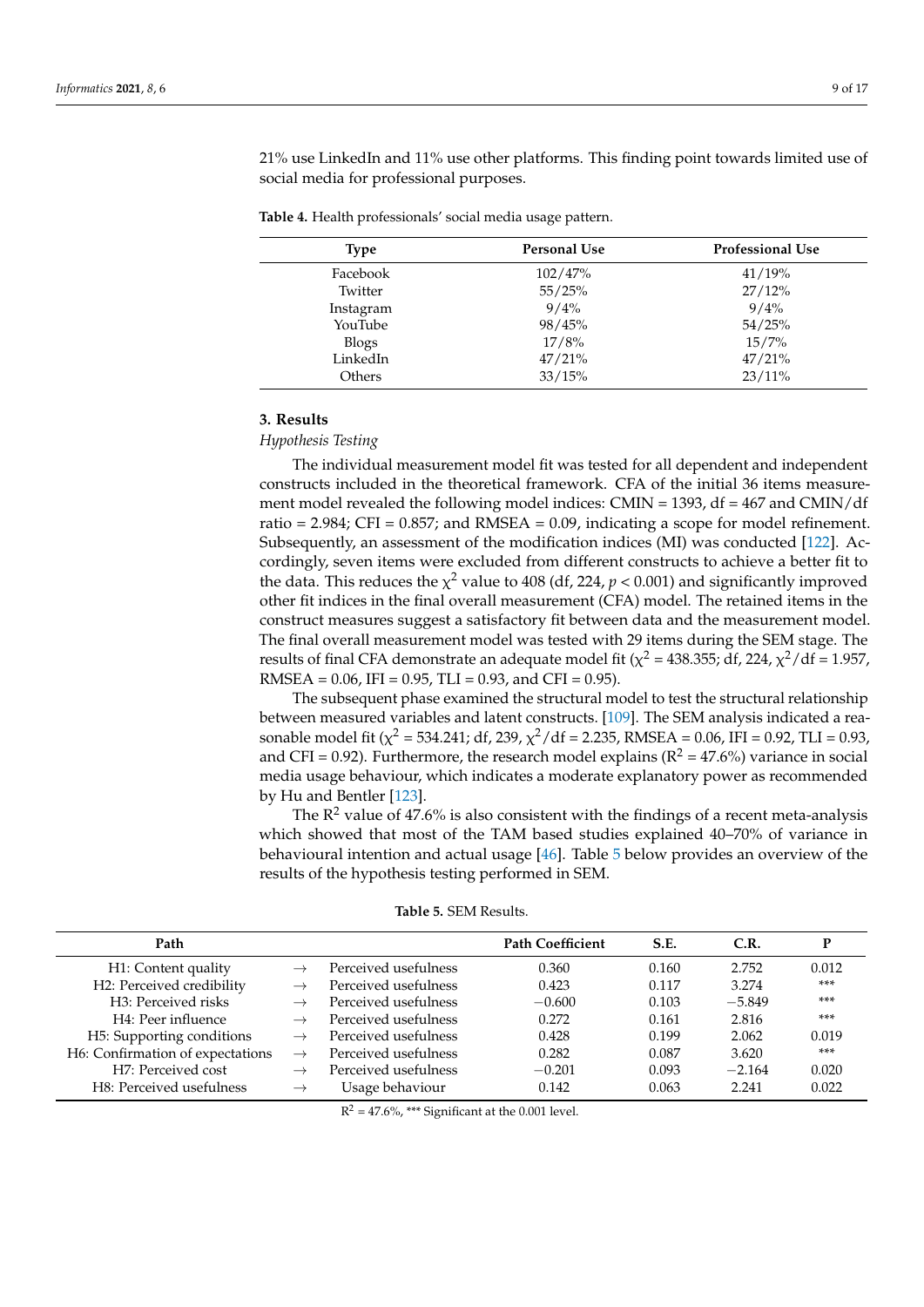# **4. Discussion**

The results demonstrate that all hypothesised relationships are supported. This research confirms that content quality (H1) is a significant predictor of perceived usefulness (*p* < 0.05). The finding is consistent with previous studies in different contexts which have found that online content quality positively influences the notion of perceived usefulness in digital information exchange settings [\[124](#page-15-27)[,125\]](#page-15-28). This study concludes that if the health professionals perceive that social media channels facilitate dissemination of high-quality health-related content, they will use it more extensively.

The insertion of perceived credibility (H2) as an independent variable also provides a new perspective for studying social media acceptance research in healthcare. Although several studies [\[55,](#page-13-16)[126–](#page-15-29)[128\]](#page-15-30) have looked at the role of trust as a direct antecedent of behavioural intentions, this study investigates the effect of credibility on perceived usefulness in the context of social media technologies. The SEM analysis indicates that perceived credibility is significantly associated with the perception of usefulness ( $p < 0.01$ ) and this finding is consistent with previous studies [\[59,](#page-13-19)[129\]](#page-16-0). Therefore, if health professionals perceive social media as a credible platform to professionally interact with their patients, they will perceive it as useful. Therefore, the role of credibility is pivotal in shaping productive relationships between health professionals and patients.

Consistent with prior research [\[6](#page-11-4)[,63\]](#page-13-22), findings confirm a significant and negative association  $(p < 0.01)$  between perceived risks and perceived usefulness (H3). This result reflects the health professionals' concern about privacy and confidentiality, the main items that represent the construct of perceived risk in the healthcare context. Privacy threats as a universal phenomenon are playing a critical role in the communication mechanisms of healthcare professionals and patients.

The study has also examined the relationship between peer influence and perceived usefulness. It confirms there is a significant association  $(p < 0.05)$  between these two constructs. The findings are consistent with prior studies [\[45](#page-13-6)[,74](#page-14-6)[,102\]](#page-15-7). As mentioned earlier, past studies predominantly examined the influence of peers in assessing information technology usage behaviour. However, studies in relation to the influence of peers on social media usage decisions in healthcare are relatively scarce. The results confirm that peer influence is a significant predictor of health professionals' perceived usefulness of social media [\[130\]](#page-16-1). The social aspect of social media motivates users to embrace the way information and knowledge is disseminated between health professionals, their patients and members of the public [\[131\]](#page-16-2). Consequently, establishing a network with other relevant players is an essential factor in community wellbeing.

The relationship between supporting conditions and perceived usefulness (H5) was also supported (*p* < 0 0.05). This result is consistent with prior research which exhibited a positive effect of supporting conditions on perceived usefulness [\[132\]](#page-16-3). The results indicate that a favourable environment helps to reduce uncertainty in relation to the usage of social media by health professionals. Thus, a favourable social, technical and organisational environment will help healthcare providers to realise the full potential of social media [\[133–](#page-16-4)[135\]](#page-16-5).

The result indicated a significant relationship (H6) between confirmation of expectations and perceived usefulness ( $p < 0.01$ ). The finding is consistent with the notion that the higher the confirmation, the higher the perceived usefulness [\[85](#page-14-14)[–90\]](#page-14-19). Moreover, this research further validates that physicians are likely to use social media when its benefits in healthcare are confirmed.

The effect of perceived cost was assumed to be a strong indicator of social media adoption (H7). The results indicate that the perceived cost of social media negatively influences ( $p < 0.05$ ) the perception of usefulness. Prior research highlighted cost as an important factor affecting users' behavioural intention [\[124](#page-15-27)[–127\]](#page-15-31). Thus, this research confirmed some of the arguments put forward in the literature [\[82,](#page-14-11)[128\]](#page-15-30). Extant literature revealed that social media applications make it possible for healthcare professionals to engage with their patients, enhance brand image and increase patient satisfaction in a very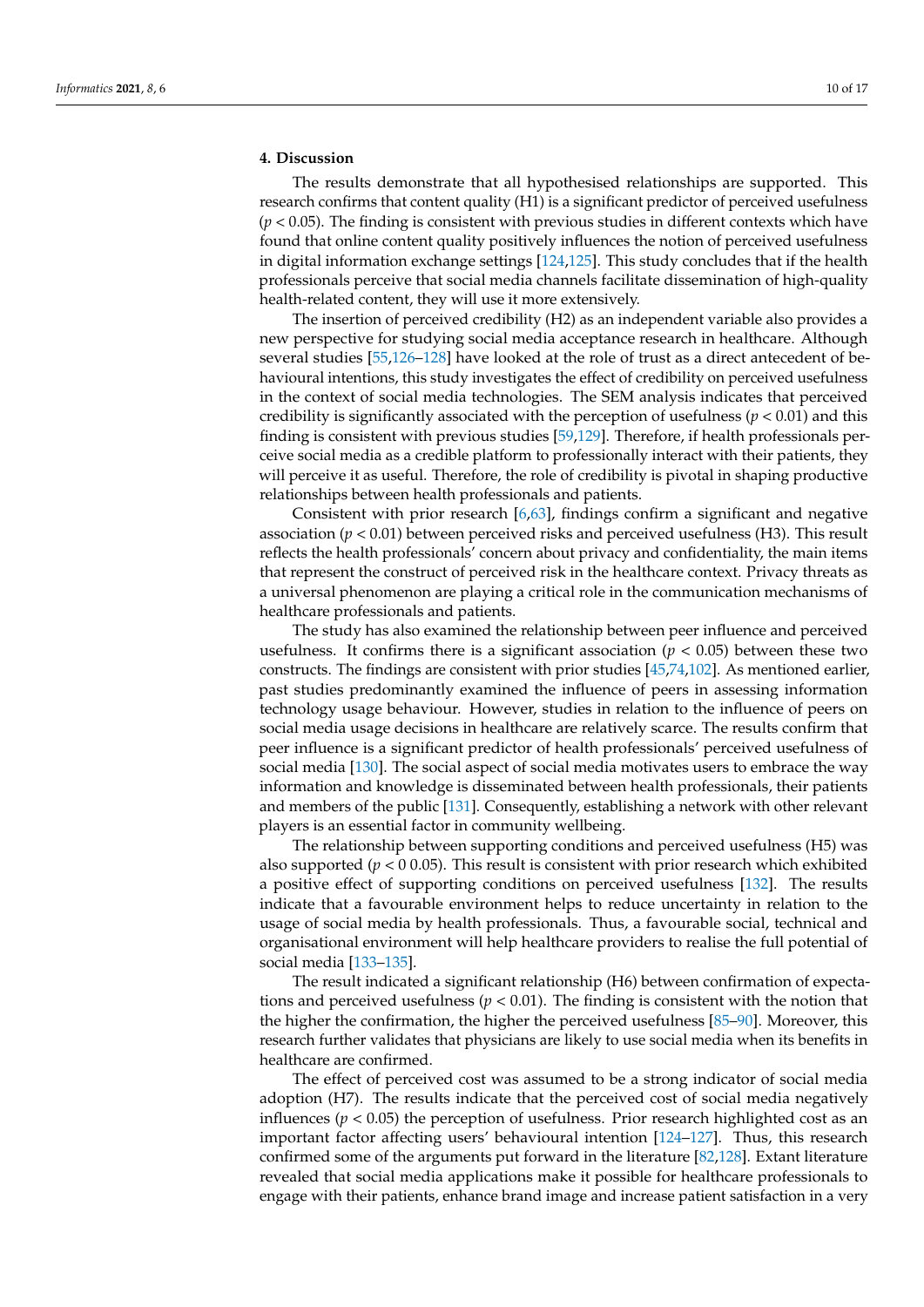cost-effective way [\[46](#page-13-7)[,71,](#page-14-3)[74,](#page-14-6)[77](#page-14-20)[,129](#page-16-0)[,130\]](#page-16-1). Thus, professional use of social media would allow physicians to share and exchange health information on a large scale [\[60\]](#page-13-20).

Finally, the findings demonstrate a significant association between perceived usefulness (H8) and usage behaviour  $(p < 0.05)$ , confirming the notion that health professionals' perception of usefulness is a key predictor of their actual social media usage behaviour.

### **5. Conclusions and Implications**

This study contributes to the limited research on social media in the healthcare context by building on previous research [\[24,](#page-12-6)[26\]](#page-12-7). Prior technology adoption theories were mostly operationalised without taking into account the characteristics of social media. Although many researchers have tested the existing adoption theories in the healthcare context, the unique characteristics of social media needed a more context-specific approach to model development. This research enriches the traditional technology acceptance model (TAM) by operationalising additional constructs such as content quality, perceived credibility, perceived risk, peer influence, supporting conditions, confirmation of expectations and perceived cost affecting the social media usage decisions of Australian healthcare professionals. These constructs were formulated, operationalised, and tested exclusively, drawing on the social media use behaviours of healthcare professionals.

Prior research explored the potential of social media technologies in healthcare [\[2](#page-11-1)[–7\]](#page-11-5). However, compared to previous studies, this research backed its arguments with empirical data collected from the healthcare industry but also explored and identified new factors that are relevant to social media adoption behaviours. This research operationalised some relatively unknown factors regarding the usage of social media in healthcare.

Current wisdom suggests that although social media can alleviate many challenges pertaining to the practical, social and emotional aspects of healthcare service delivery, there is a growing concern in the minds of healthcare professionals about some negative aspects of social media usage in their medical practice. The findings point towards the need for more strategic initiatives concerning security related issues associated with health professionals. Healthcare authorities need to undertake practical initiatives to attract health professionals in this interactive sphere by firstly, promoting the benefits, and secondly, ensuring the availability of support structures to improve community health.

The findings also point towards the need to raise more awareness, training, and support for practitioners so that the adoption trends of social media are maintained and further enhanced. The findings also point towards the fear or scepticism in health professionals' minds concerning professional use or abuse of social media. This scepticism is attributed to the challenges associated with poor content quality, credibility issues, perceived risk and unfavourable supporting conditions.

The study findings may provide an opportunity for healthcare providers and policymakers to understand and take necessary actions with regard to the current status of healthcare practitioners perceptions of the potential factors affecting the usage of social media for health communication. Healthcare providers, administrators and system professionals can consider the relevant factors affecting adoption behaviour and formulate a clear social media usage guideline, offering health professionals advice on how to maximise potential benefits through engagement with social media. These insights could be used in developing social media guidelines effectively and to maximise the benefits for the specific needs of the health community. This is paramount, as there is currently a widespread scepticism about the viability of social media applications in the healthcare domain [\[6\]](#page-11-4).

To sum up, adequate knowledge of the factors driving adoption behaviour discussed above may provide guidelines for the healthcare sector. Appropriate strategies that address these issues and improve the current status of social media usage amongst Australian healthcare professionals and consumers should be designed.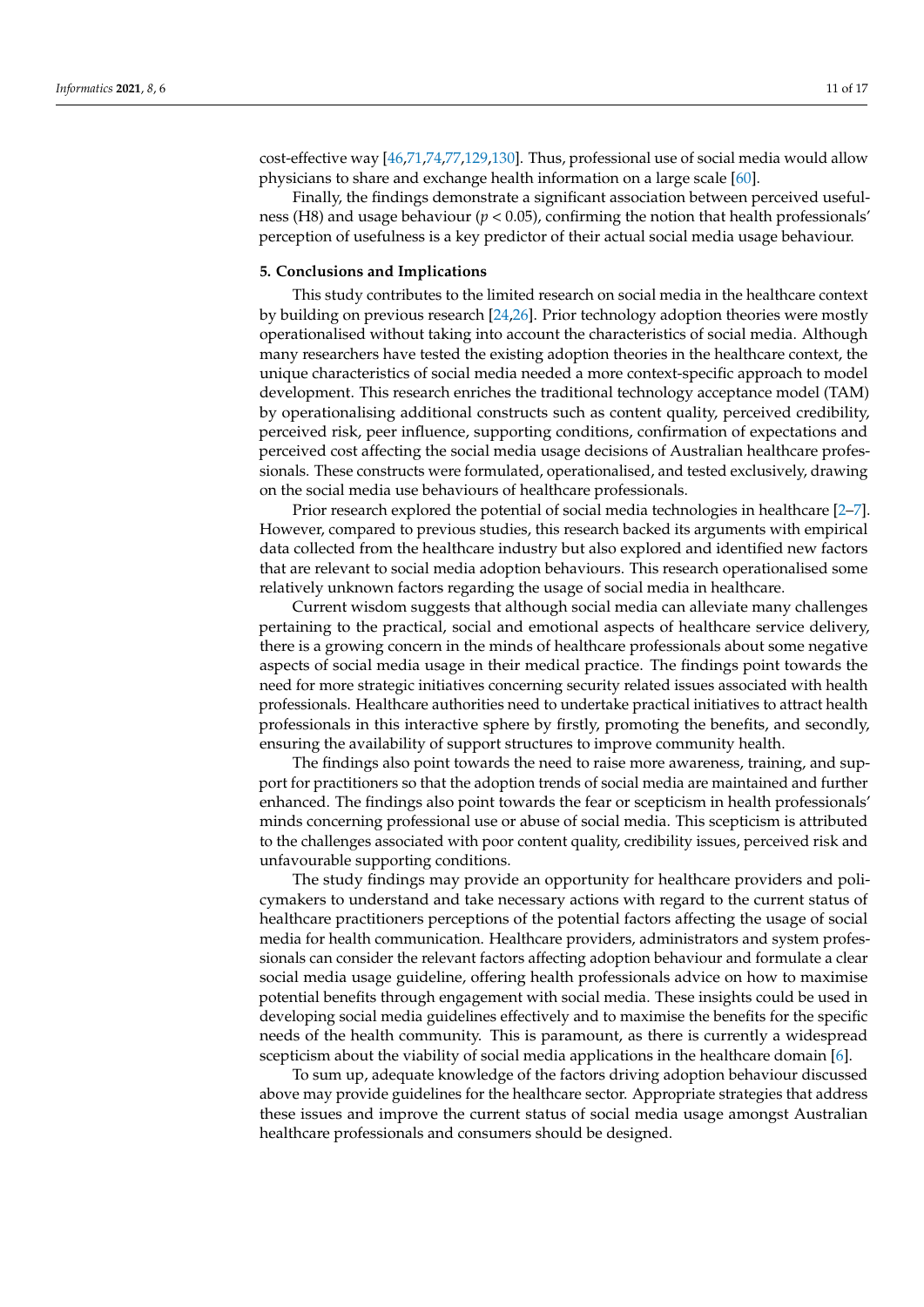# **6. Limitations and Future Research**

Like any other research, this study has its limitations. This research has been undertaken in an Australian context which tends to limit the generalisation of the findings internationally. Future research can overcome this limitation by using large samples drawn from other Western countries with similar social and economic characteristics, for example, Canada, New Zealand, the UK and the USA. Furthermore, the cross-sectional design does not consider the responses at different time intervals. Notably, some constructs (like usage behaviour) need a period of time to pass for them to be measured correctly. This is thought to be a limitation of most TAM-based research. Future studies may take the form of comparative studies or judge the pre-adoption and post-adoption behaviour of social media in healthcare. The time factor is worth investigating where some time is needed for the conclusive data to emerge and mean something. The issue of generalisability is a widely known limitation in most of the research on technology acceptance. Finally, the research posed considerable challenges to access health professionals who are active users of social media and could be recruited for the study. Due to the busy nature of the profession, only a small number of participants was enthused to participate in this research since they are usually too busy with their everyday tasks. However, the sample was chosen not only for practical reasons and convenience but also because healthcare professionals are amongst those whose opinions and perceptions will influence the adoption of social media in healthcare organisations.

**Author Contributions:** Conceptualization, M.I.K., M.A.S. and A.Q.; methodology, M.I.K. and A.Q.; Data analysis, M.A.S. and M.I.K.; writing—original draft preparation, M.I.K., M.A.S. and A.Q.; writing—review and editing, M.I.K.; supervision, A.Q. All authors have read and agreed to the published version of the manuscript.

**Funding:** This research received no external funding.

**Institutional Review Board Statement:** The study was conducted according to the guidelines of the Declaration of Helsinki and approved by the University of Canberra, Human Research Ethics Committee (Approve project 15-234, 3/11/2015).

**Informed Consent Statement:** Informed consent was obtained from all subjects involved in the study.

**Data Availability Statement:** Data sharing is not applicable to this article.

**Conflicts of Interest:** The authors declare no conflict of interest.

# **References**

- <span id="page-11-0"></span>1. Fernández-Luque, L.; Bau, T. Health and social media: Perfect storm of information. *Healthc. Inform. Res.* **2015**, *21*, 67–73. [\[CrossRef\]](http://doi.org/10.4258/hir.2015.21.2.67) [\[PubMed\]](http://www.ncbi.nlm.nih.gov/pubmed/25995958)
- <span id="page-11-1"></span>2. Leary, V.G.; Grant, G. Social media in healthcare. In Proceedings of the 50th Hawaii International Conference on System Sciences, Puako, HI, USA, 4–7 January 2017.
- 3. Park, A.; Bowling, J.; Shaw, G., Jr.; Li, C.; Chen, S. Adopting social media for improving health opportunities and challenges. *North Carol. Med. J.* **2019**, *80*, 240–243. [\[CrossRef\]](http://doi.org/10.18043/ncm.80.4.240) [\[PubMed\]](http://www.ncbi.nlm.nih.gov/pubmed/31278188)
- <span id="page-11-2"></span>4. Gabarron, E.; Bradway, M.; Fernandez-Luque, L.; Chomutare, T.; Hansen, A.H.; Wynn, R.; Årsand, E. Social media for health promotion in diabetes: Study protocol for a participatory public health intervention design. *BMC Health Serv. Res.* **2018**, *18*, 1–5. [\[CrossRef\]](http://doi.org/10.1186/s12913-018-3178-7)
- <span id="page-11-3"></span>5. Barnes, S.S.; Kaul, V.; Kudchadkar, S.R. Social media engagement and the critical care medicine community. *J. Intensive Care Med.* **2019**, *34*, 175–182. [\[CrossRef\]](http://doi.org/10.1177/0885066618769599) [\[PubMed\]](http://www.ncbi.nlm.nih.gov/pubmed/29699469)
- <span id="page-11-4"></span>6. Moorhead, S.A.; Hazlett, D.E.; Harrison, L.; Carroll, J.K.; Irwin, A.; Hoving, C. A new dimension of health care: Systematic review of the uses, benefits, and limitations of social media for health communication. *J. Med. Internet Res.* **2013**, *15*, 4. [\[CrossRef\]](http://doi.org/10.2196/jmir.1933)
- <span id="page-11-5"></span>7. Korda, H.; Itani, Z. Harnessing social media for health promotion and behavior change. *Health Promot. Pract.* **2013**, *14*, 15–23. [\[CrossRef\]](http://doi.org/10.1177/1524839911405850)
- <span id="page-11-6"></span>8. Sarasohn-Kahn, J. *The Wisdom of Patients: Health Care Meets Online Social Media*; California HealthCare Foundation: Oakland, CA, USA, 2008.
- 9. Sarringhaus, M.M. The great divide: Social media's role in bridging healthcare's generational shift. *J. Healthc. Manag.* **2011**, *56*, 235–244.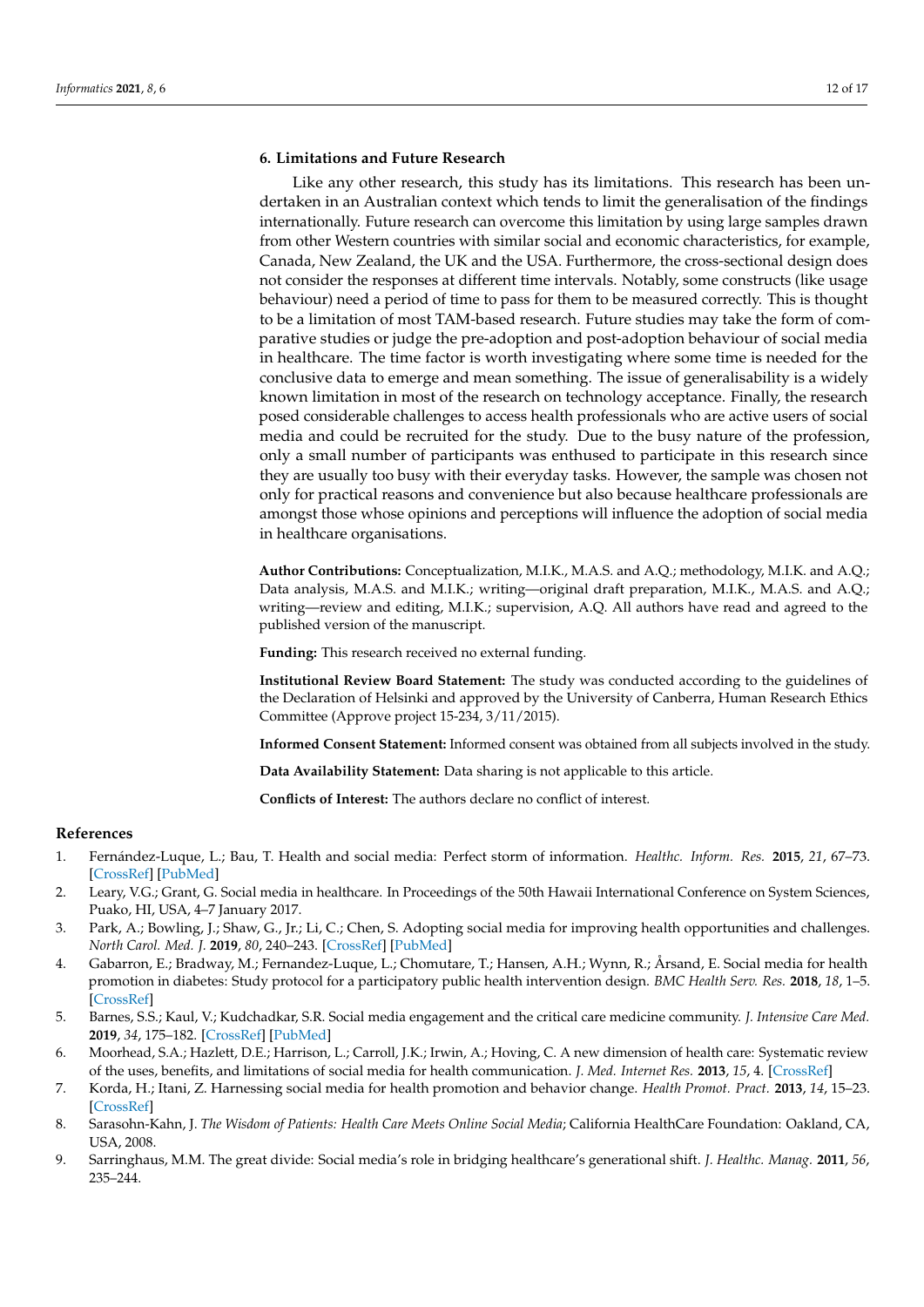- <span id="page-12-8"></span>10. Fisher, J.; Clayton, M. Who gives a tweet: Assessing patients' interest in the use of social media for health care. *Worldviews Evid. Based Nurs.* **2012**, *9*, 100–108. [\[CrossRef\]](http://doi.org/10.1111/j.1741-6787.2012.00243.x)
- 11. Lambert, K.M.; Barry, P.; Stokes, G. Risk management and legal issues with the use of social media in the healthcare setting. *J. Healthc. Risk Manag.* **2012**, *31*, 41–47. [\[CrossRef\]](http://doi.org/10.1002/jhrm.20103)
- <span id="page-12-0"></span>12. Andersen, K.N.; Medaglia, R.; Henriksen, H.Z. Social media in public health care: Impact domain propositions. *Gov. Inf. Q.* **2012**, *29*, 462–469. [\[CrossRef\]](http://doi.org/10.1016/j.giq.2012.07.004)
- <span id="page-12-1"></span>13. Wicks, P.; Massagli, M.; Frost, J.; Brownstein, C.; Okun, S.; Vaughan, T.; Bradley, R.; Heywood, J. Sharing health data for better outcomes on PatientsLikeMe. *J. Med. Internet Res.* **2010**, *12*, e19. [\[CrossRef\]](http://doi.org/10.2196/jmir.1549) [\[PubMed\]](http://www.ncbi.nlm.nih.gov/pubmed/20542858)
- <span id="page-12-2"></span>14. Miller, A.R.; Tucker, C. Active social media management: The case of health care. *Inf. Syst. Res.* **2013**, *24*, 52–70. [\[CrossRef\]](http://doi.org/10.1287/isre.1120.0466)
- <span id="page-12-3"></span>15. Chretien, K.C.; Greysen, S.R.; Chretien, J.P.; Kind, T. Online posting of unprofessional content by medical students. *JAMA* **2009**, *302*, 1309–1315. [\[CrossRef\]](http://doi.org/10.1001/jama.2009.1387)
- 16. McKee, R. Ethical issues in using social media for health and health care research. *Health Policy* **2013**, *110*, 298–301. [\[CrossRef\]](http://doi.org/10.1016/j.healthpol.2013.02.006) [\[PubMed\]](http://www.ncbi.nlm.nih.gov/pubmed/23477806)
- 17. Grobler, C.; Dhai, A. Social media in the healthcare context: Ethical challenges and recommendations. *S. Afr. J. Bioeth. Law* **2016**, *9*, 22–25. [\[CrossRef\]](http://doi.org/10.7196/SAJBL.2016.v9i1.464)
- <span id="page-12-21"></span>18. Sahin, I. Detailed review of Rogers' diffusion of innovations theory and educational technology-related studies based on Rogers' theory. *Turk. Online J. Educ. Technol.-TOJET* **2006**, *5*, 14–23.
- <span id="page-12-20"></span>19. Antheunis, M.L.; Tates, K.; Nieboer, T.E. Patients' and health professionals' use of social media in health care: Motives, barriers and expectations. *Patient Educ. Couns.* **2013**, *92*, 426–431. [\[CrossRef\]](http://doi.org/10.1016/j.pec.2013.06.020) [\[PubMed\]](http://www.ncbi.nlm.nih.gov/pubmed/23899831)
- 20. Cuan-Baltazar, J.Y.; Muñoz-Perez, M.J.; Robledo-Vega, C.; Pérez-Zepeda, M.F.; Soto-Vega, E. Misinformation of COVID-19 on the internet: Infodemiology study. *JMIR Public Health Surveill.* **2020**, *6*, e18444. [\[CrossRef\]](http://doi.org/10.2196/18444)
- 21. Kasemsap, K. Professional and business applications of social media platforms. In *Social Entrepreneurship: Concepts, Methodologies, Tools, and Applications*; IGI Global: Hershey, PA, USA, 2019; pp. 824–847.
- <span id="page-12-4"></span>22. Kouzy, R.; Abi Jaoude, J.; Kraitem, A.; El Alam, M.B.; Karam, B.; Adib, E.; Zarka, J.; Traboulsi, C.; Akl, E.W.; Baddour, K. Coronavirus goes viral: Quantifying the COVID-19 misinformation epidemic on Twitter. *Cureus* **2020**, *12*, e7255. [\[CrossRef\]](http://doi.org/10.7759/cureus.7255)
- <span id="page-12-5"></span>23. Smailhodzic, E.; Hooijsma, W.; Boonstra, A.; Langley, D.J. Social media use in healthcare: A systematic review of effects on patients and on their relationship with healthcare professionals. *BMC Health Serv. Res.* **2016**, *16*, 442. [\[CrossRef\]](http://doi.org/10.1186/s12913-016-1691-0)
- <span id="page-12-6"></span>24. Kind, T.; Greysen, S.R.; Chretien, K.C. Pediatric clerkship directors' social networking use and perceptions of online professionalism. *Acad. Pediatrics* **2012**, *12*, 142–148. [\[CrossRef\]](http://doi.org/10.1016/j.acap.2011.12.003) [\[PubMed\]](http://www.ncbi.nlm.nih.gov/pubmed/22306287)
- 25. Brown, J.; Ryan, C.; Harris, A. How doctors view and use social media: A national survey. *J. Med. Internet Res.* **2014**, *16*, 12. [\[CrossRef\]](http://doi.org/10.2196/jmir.3589) [\[PubMed\]](http://www.ncbi.nlm.nih.gov/pubmed/25470407)
- <span id="page-12-7"></span>26. Usher, W. Types of social media (Web 2.0) used by Australian allied health professionals to deliver early twenty-first-century practice promotion and health care. *Social Work Health Care* **2011**, *50*, 305–329. [\[CrossRef\]](http://doi.org/10.1080/00981389.2010.534317)
- <span id="page-12-9"></span>27. McGowan, B.S.; Wasko, M.; Vartabedian, B.S.; Miller, R.S.; Freiherr, D.D.; Abdolrasulnia, M. Understanding the factors that influence the adoption and meaningful use of social media by physicians to share medical information. *J. Med. Internet Res.* **2012**, *14*, 5. [\[CrossRef\]](http://doi.org/10.2196/jmir.2138) [\[PubMed\]](http://www.ncbi.nlm.nih.gov/pubmed/23006336)
- <span id="page-12-10"></span>28. Davis, F.D. Perceived usefulness, perceived ease of use, and user acceptance of information technology. *MIS Q.* **1989**, *13*, 319–340. [\[CrossRef\]](http://doi.org/10.2307/249008)
- <span id="page-12-11"></span>29. Šumak, B.; Heričko, V.; PušNik, M. A meta-analysis of e-learning technology acceptance: The role of user types and e-learning technology types. *Comput. Hum. Behav.* **2011**, *27*, 2067–2077. [\[CrossRef\]](http://doi.org/10.1016/j.chb.2011.08.005)
- <span id="page-12-12"></span>30. Scherer, R.; Siddiq, F.; Tondeur, J. The technology acceptance model (TAM): A meta-analytic structural equation modeling approach to explaining teachers' adoption of digital technology in education. *Comput. Educ.* **2019**, *128*, 13–35. [\[CrossRef\]](http://doi.org/10.1016/j.compedu.2018.09.009)
- <span id="page-12-13"></span>31. Nadri, H.; Rahimi, B.; Lotfnezhad, A.H.; Samadbeik, M.; Garavand, A. Factors affecting acceptance of hospital information systems based on extended technology acceptance model: A case study in three paraclinical departments. *Appl. Clin. Inform.* **2018**, *9*, 238. [\[CrossRef\]](http://doi.org/10.1055/s-0038-1641595)
- <span id="page-12-14"></span>32. Palos-Sanchez, P.R.; Hernandez-Mogollon, J.M.; Campon-Cerro, A.M. The behavioral response to location-based services: An examination of the influence of social and environmental benefits, and privacy. *Sustainability* **2017**, *9*, 1988. [\[CrossRef\]](http://doi.org/10.3390/su9111988)
- <span id="page-12-15"></span>33. Ajzen, I.; Fishbein, M. *Understanding Attitudes and Predicting Social Behavior*; Pearson: London, UK, 1980.
- <span id="page-12-16"></span>34. Davis, F.D.; Bagozzi, R.P.; Warshaw, P.R. User acceptance of computer technology: A comparison of two theoretical models. *Manag. Sci.* **1989**, *35*, 982–1003. [\[CrossRef\]](http://doi.org/10.1287/mnsc.35.8.982)
- <span id="page-12-17"></span>35. Venkatesh, V.; Davis, F.D. A theoretical extension of the technology acceptance model: Four longitudinal field studies. *Manag. Sci.* **2000**, *46*, 186–204. [\[CrossRef\]](http://doi.org/10.1287/mnsc.46.2.186.11926)
- 36. Koh, C.E.; Prybutok, V.R.; Ryan, S.D.; Wu, Y. A model for mandatory use of software technologies: An integrative approach by applying multiple levels of abstraction of informing science. *Inf. Sci.* **2010**, *13*, 177–203.
- <span id="page-12-18"></span>37. Yang, H.-D.; Yoo, Y. It's all about attitude: Revisiting the technology acceptance model. *Decis. Support Syst.* **2004**, *38*, 19–31. [\[CrossRef\]](http://doi.org/10.1016/S0167-9236(03)00062-9)
- <span id="page-12-19"></span>38. Abdullah, F.; Ward, R.; Ahmed, E. Investigating the influence of the most commonly used external variables of TAM on students' Perceived Ease of Use (PEOU) and Perceived Usefulness (PU) of e-portfolios. *Comput. Hum. Behav.* **2016**, *63*, 75–90. [\[CrossRef\]](http://doi.org/10.1016/j.chb.2016.05.014)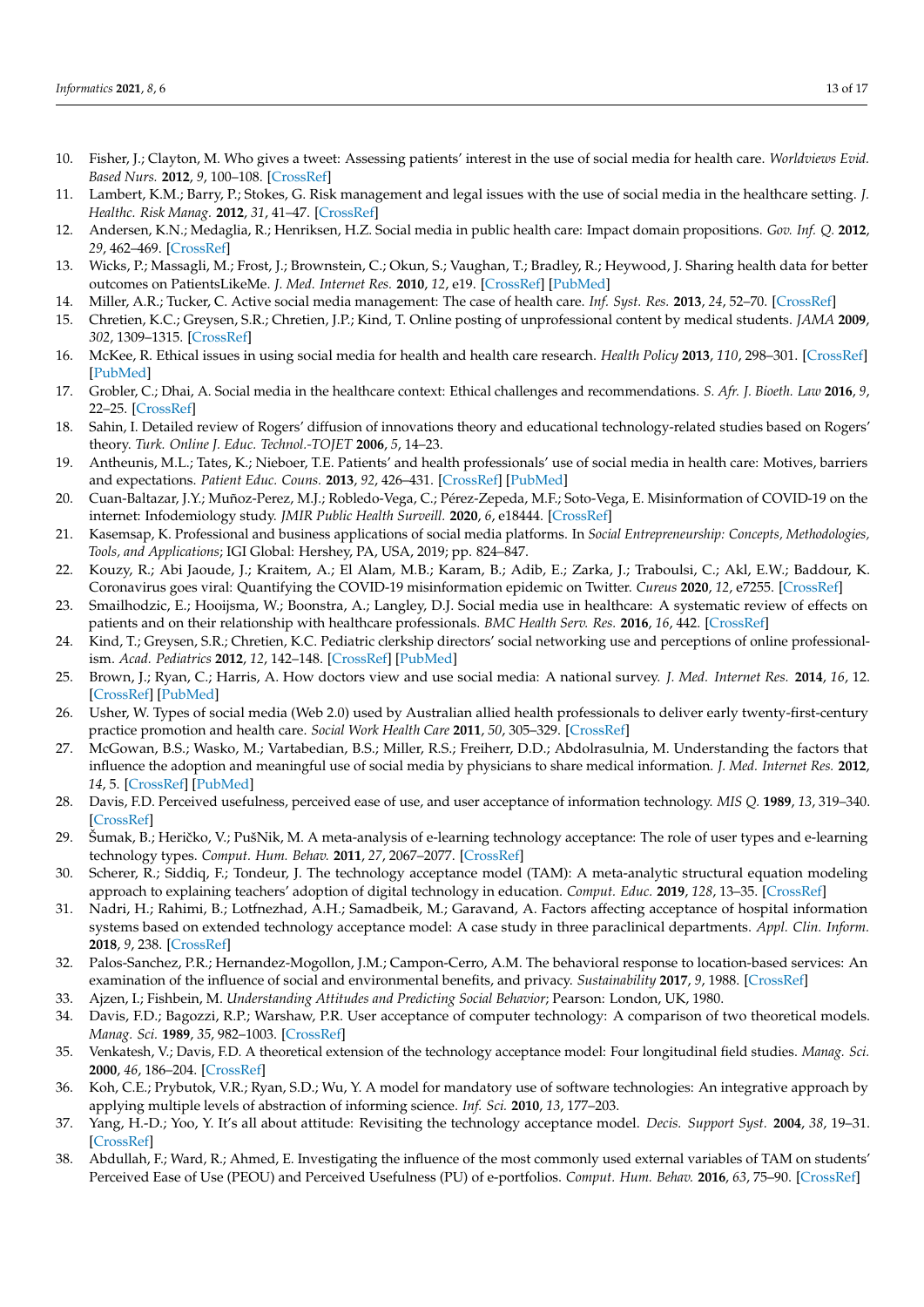- <span id="page-13-0"></span>39. Kucukusta, D.; Law, R.; Besbes, A.; Legohérel, P. Re-examining perceived usefulness and ease of use in online booking. *Int. J. Contemp. Hosp. Manag.* **2015**, *27*, 185–198. [\[CrossRef\]](http://doi.org/10.1108/IJCHM-09-2013-0413)
- <span id="page-13-1"></span>40. Ong, C.S.; Lai, J.Y.; Wang, Y.S. Factors affecting engineers' acceptance of asynchronous e-learning systems in high-tech companies. *Inform. Manag.* **2004**, *41*, 795–804. [\[CrossRef\]](http://doi.org/10.1016/j.im.2003.08.012)
- <span id="page-13-2"></span>41. Chismar, W.G.; Wiley-Patton, S. Does the extended technology acceptance model apply to physicians. In Proceedings of the 36th Annual Hawaii International Conference on System Sciences, Big Island, HI, USA, 6–9 January 2003.
- <span id="page-13-3"></span>42. Lin, C.; Lin, I.-C.; Roan, J. Barriers to physicians' adoption of healthcare information technology: An empirical study on multiple hospitals. *J. Med. Syst.* **2012**, *36*, 1965–1977. [\[CrossRef\]](http://doi.org/10.1007/s10916-011-9656-7)
- <span id="page-13-4"></span>43. Phang, C.W.; Li, Y.; Sutanto, J.; Kankanhalli, A. Senior citizens' adoption of e-government: In quest of the antecedents of perceived usefulness. In Proceedings of the 38th Annual Hawaii International Conference on System Sciences, Big Island, HI, USA, 6 January 2005; p. 130a.
- <span id="page-13-5"></span>44. Davis, F.D. User acceptance of information technology: System characteristics, user perceptions and behavioral impacts. *Int. J. Man Mach. Stud.* **1993**, *38*, 475–487. [\[CrossRef\]](http://doi.org/10.1006/imms.1993.1022)
- <span id="page-13-6"></span>45. Venkatesh, V.; Morris, M.G.; Davis, G.B.; Davis, F.D. User acceptance of information technology: Toward a unified view. *MIS Q.* **2003**, *27*, 425–478. [\[CrossRef\]](http://doi.org/10.2307/30036540)
- <span id="page-13-7"></span>46. Holden, R.J.; Karsh, B.-T. The technology acceptance model: Its past and its future in health care. *J. Biomed. Inform.* **2010**, *43*, 159–172. [\[CrossRef\]](http://doi.org/10.1016/j.jbi.2009.07.002)
- <span id="page-13-8"></span>47. Delone, W.H.; McLean, E.R. The DeLone and McLean model of information systems success: A ten-year update. *J. Manag. Inf. Syst.* **2003**, *19*, 9–30.
- <span id="page-13-9"></span>48. DeLone, W.H.; McLean, E.R. Information systems success: The quest for the dependent variable. *Inf. Syst. Res.* **1992**, *3*, 60–95. [\[CrossRef\]](http://doi.org/10.1287/isre.3.1.60)
- <span id="page-13-10"></span>49. Al-Gahtani, S.S. Modeling the electronic transactions acceptance using an extended technology acceptance model. *Appl. Comput. Inform.* **2011**, *9*, 47–77. [\[CrossRef\]](http://doi.org/10.1016/j.aci.2009.04.001)
- <span id="page-13-11"></span>50. Lopez, D.; Blobel, B.; Gonzalez, C. Information quality in healthcare social media—An architectural approach. *Health Technol.* **2016**, *6*, 17–25. [\[CrossRef\]](http://doi.org/10.1007/s12553-016-0131-9)
- <span id="page-13-12"></span>51. Gutierrez, N.; Kindratt, T.B.; Pagels, P.; Foster, B.; Gimpel, N.E. Health literacy, health information seeking behaviors and internet use among patients attending a private and public clinic in the same geographic area. *J. Community Health* **2014**, *39*, 83–89. [\[CrossRef\]](http://doi.org/10.1007/s10900-013-9742-5)
- <span id="page-13-13"></span>52. Mohammadi, F.; Abrizah, A.; Nazari, M. Is the information fit for use? Exploring teachers perceived information quality indicators for Farsi web-based learning resources. *Malays. J. Libr. Inf. Sci.* **2017**, *20*, 1.
- <span id="page-13-14"></span>53. Alsabawy, A.Y.; Cater-Steel, A.; Soar, J. Soar. Determinants of perceived usefulness of e-learning systems. *Comput. Hum. Behav.* **2016**, *64*, 843–858. [\[CrossRef\]](http://doi.org/10.1016/j.chb.2016.07.065)
- <span id="page-13-15"></span>54. Considine, D.M. Social Media for Health Professionals—Benefits and Pitfalls. Available online: [https://www.doctorportal.com.](https://www.doctorportal.com.au/social-media-for-health-professionals-benefits-and-pitfalls/) [au/social-media-for-health-professionals-benefits-and-pitfalls/](https://www.doctorportal.com.au/social-media-for-health-professionals-benefits-and-pitfalls/) (accessed on 17 March 2018).
- <span id="page-13-16"></span>55. Gefen, D.; Karahanna, E.; Straub, D.W. Trust and TAM in online shopping: An integrated model. *MIS Q.* **2003**, *27*, 51–90. [\[CrossRef\]](http://doi.org/10.2307/30036519)
- <span id="page-13-17"></span>56. Hou, J.; Shim, M. The role of provider–patient communication and trust in online sources in Internet use for health-related activities. *J. Health Commun.* **2010**, *15*, 186–199. [\[CrossRef\]](http://doi.org/10.1080/10810730.2010.522691)
- <span id="page-13-18"></span>57. Bansal, G.; Gefen, D. The impact of personal dispositions on information sensitivity, privacy concern and trust in disclosing health information online. *Decis. Support Syst.* **2010**, *49*, 138–150. [\[CrossRef\]](http://doi.org/10.1016/j.dss.2010.01.010)
- <span id="page-13-23"></span>58. Van Der Velden, M.; El Emam, K. Not all my friends need to know: A qualitative study of teenage patients, privacy, and social media. *J. Am. Med. Inform. Assoc.* **2013**, *20*, 16–24. [\[CrossRef\]](http://doi.org/10.1136/amiajnl-2012-000949) [\[PubMed\]](http://www.ncbi.nlm.nih.gov/pubmed/22771531)
- <span id="page-13-19"></span>59. Lin, W.-Y.; Zhang, X.; Song, H.; Omori, K. Health information seeking in the Web 2.0 age: Trust in social media, uncertainty reduction, and self-disclosure. *Comput. Hum. Behav.* **2016**, *56*, 289–294. [\[CrossRef\]](http://doi.org/10.1016/j.chb.2015.11.055)
- <span id="page-13-20"></span>60. Jacoby, J.; Kaplan, L.B. The components of perceived risk. In Proceedings of the Third Annual Conference of the Association for Consumer Research, Chicago, IL, USA, 3–5 November 1972.
- <span id="page-13-21"></span>61. Stone, R.N.; Grønhaug, K. Perceived risk: Further considerations for the marketing discipline. *Eur. J. Mark.* **1993**, *27*, 39–50. [\[CrossRef\]](http://doi.org/10.1108/03090569310026637)
- 62. Mitra, K.; Reiss, M.C.; Capella, L.M. An examination of perceived risk, information search and behavioral intentions in search, experience and credence services. *J. Serv. Mark.* **1999**, *13*, 208–228. [\[CrossRef\]](http://doi.org/10.1108/08876049910273763)
- <span id="page-13-22"></span>63. Rahman, M.M.; Sloan, T. User adoption of mobile commerce in Bangladesh: Integrating perceived risk, perceived cost and personal awareness with TAM. *Int. Technol. Manag. Rev.* **2017**, *6*, 103–124. [\[CrossRef\]](http://doi.org/10.2991/itmr.2017.6.3.4)
- <span id="page-13-24"></span>64. Crane, G.M.; Gardner, J.M. Pathology image-sharing on social media: Recommendations for protecting privacy while motivating education. *AMA J. Ethics* **2016**, *18*, 817.
- 65. Melnik, T. Avoiding violations of patient privacy with social media. *J. Nurs. Regul.* **2013**, *3*, 39–46. [\[CrossRef\]](http://doi.org/10.1016/S2155-8256(15)30185-X)
- <span id="page-13-25"></span>66. Al-Muhtadi, J.; Shahzad, B.; Saleem, K.; Jameel, W.; Orgun, M.A. Cybersecurity and privacy issues for socially integrated mobile healthcare applications operating in a multi-cloud environment. *Health Inform. J.* **2019**, *25*, 315–329. [\[CrossRef\]](http://doi.org/10.1177/1460458217706184)
- <span id="page-13-26"></span>67. Hader, A.L.; Brown, E.D. LEGAL BRIEFS. Patient Privacy and Social Media. *AANA J.* **2010**, *78*, 270–274.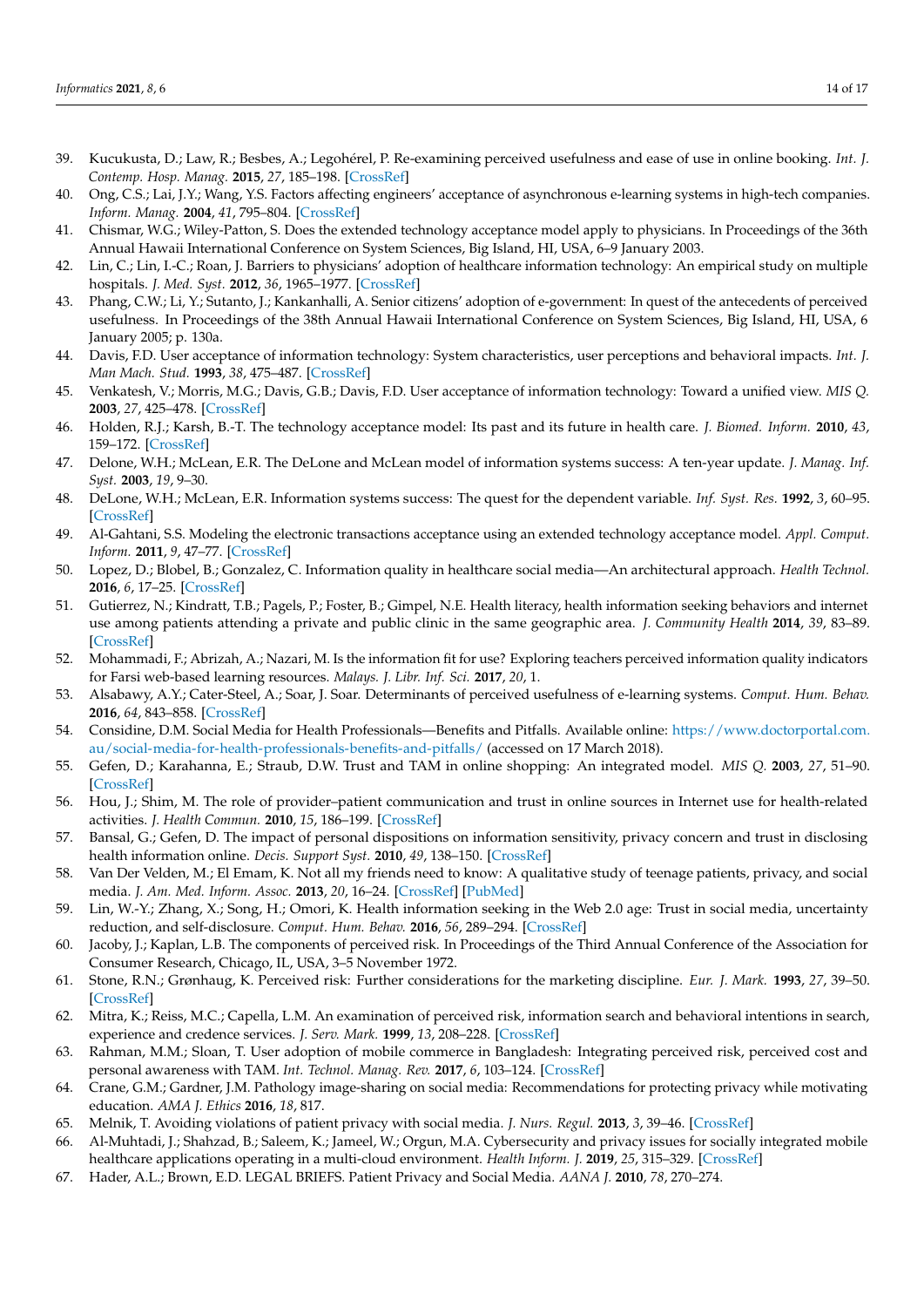- <span id="page-14-0"></span>68. Hawn, C. Take two aspirin and tweet me in the morning: How Twitter, Facebook, and other social media are reshaping health care. *Health Aff.* **2009**, *28*, 361–368. [\[CrossRef\]](http://doi.org/10.1377/hlthaff.28.2.361)
- <span id="page-14-1"></span>69. Cain, J. Social media in health care: The case for organizational policy and employee education. *Am. J. Health Syst. Pharm.* **2011**, *68*, 1036–1040. [\[CrossRef\]](http://doi.org/10.2146/ajhp100589) [\[PubMed\]](http://www.ncbi.nlm.nih.gov/pubmed/21593233)
- <span id="page-14-2"></span>70. Lagu, T.; Kaufman, E.J.; Asch, D.A.; Armstrong, K. Content of weblogs written by health professionals. *J. Gen. Intern. Med.* **2008**, *23*, 1642. [\[CrossRef\]](http://doi.org/10.1007/s11606-008-0726-6) [\[PubMed\]](http://www.ncbi.nlm.nih.gov/pubmed/18649110)
- <span id="page-14-3"></span>71. Chretien, K.C.; Azar, J.; Kind, T. Physicians on twitter. *JAMA* **2011**, *305*, 566–568. [\[PubMed\]](http://www.ncbi.nlm.nih.gov/pubmed/21304081)
- <span id="page-14-4"></span>72. Thompson, L.A.; Black, E.; Duff, W.P.; Black, N.P.; Saliba, H.; Dawson, K. Protected health information on social networking sites: Ethical and legal considerations. *J. Med. Internet Res.* **2011**, *13*, 1. [\[CrossRef\]](http://doi.org/10.2196/jmir.1590) [\[PubMed\]](http://www.ncbi.nlm.nih.gov/pubmed/21247862)
- <span id="page-14-5"></span>73. Farnan, J.M.; Snyder Sulmasy, L.; Worster, B.K.; Chaudhry, H.J.; Rhyne, J.A.; Arora, V.M.; American College of Physicians Ethics; Professionalism and Human Rights Committee, American College of Physicians Council of Associates; Federation of State Medical Boards Special Committee on Ethics and Professionalism. Online medical professionalism: Patient and public relationships: Policy statement from the American College of Physicians and the Federation of State Medical Boards. *Ann. Intern. Med.* **2013**, *158*, 620–627. [\[CrossRef\]](http://doi.org/10.7326/0003-4819-158-8-201304160-00100)
- <span id="page-14-6"></span>74. Vanneste, D.; Vermeulen, B.; Declercq, A. Healthcare professionals' acceptance of BelRAI, a web-based system enabling personcentred recording and data sharing across care settings with interRAI instruments: A UTAUT analysis. *BMC Med. Inform. Decis. Mak.* **2013**, *13*, 1–4. [\[CrossRef\]](http://doi.org/10.1186/1472-6947-13-129)
- <span id="page-14-7"></span>75. Panahi, S.; Watson, J.; Partridge, H. Social media and physicians: Exploring the benefits and challenges. *Health Inform. J.* **2016**, *22*, 99–112. [\[CrossRef\]](http://doi.org/10.1177/1460458214540907)
- 76. Martinasek, M.P.; Panzera, A.D.; Schneider, T.; Lindenberger, J.H.; Bryant, C.A.; McDermott, R.J.; Couluris, M. Benefits and barriers of pediatric healthcare providers toward using social media in asthma care. *Am. J. Health Educ.* **2011**, *42*, 213–221. [\[CrossRef\]](http://doi.org/10.1080/19325037.2011.10599190)
- <span id="page-14-20"></span>77. Vitak, J.; Ellison, N.B. There'sa network out there you might as well tap': Exploring the benefits of and barriers to exchanging informational and support-based resources on Facebook. *New Media Soc.* **2013**, *15*, 243–259. [\[CrossRef\]](http://doi.org/10.1177/1461444812451566)
- <span id="page-14-8"></span>78. Kamal, S.; Ayesha, M.S.; Priyanka, K. Investigating acceptance of telemedicine services through an extended technology acceptance model (TAM). *Technol. Soc.* **2020**, *60*, 101212. [\[CrossRef\]](http://doi.org/10.1016/j.techsoc.2019.101212)
- <span id="page-14-9"></span>79. Surani, Z.; Hirani, R.; Elias, A.; Quisenberry, L.; Varon, J.; Surani, S.; Surani, S. Social media usage among health care providers. *BMC Res. Notes* **2017**, *10*, 654. [\[CrossRef\]](http://doi.org/10.1186/s13104-017-2993-y) [\[PubMed\]](http://www.ncbi.nlm.nih.gov/pubmed/29187244)
- <span id="page-14-10"></span>80. Murire, O.T.; Cilliers, L. Social media adoption among lecturers at a traditional university in Eastern Cape Province of South Africa. *SA J. Inform. Manag.* **2017**, *19*, 6. [\[CrossRef\]](http://doi.org/10.4102/sajim.v19i1.834)
- 81. Puspitasari, I.; Firdauzy, A. Characterizing consumer behavior in leveraging social media for e-patient and health-related activities. *Int. J. Environ. Res. Public Health* **2019**, *16*, 3348. [\[CrossRef\]](http://doi.org/10.3390/ijerph16183348) [\[PubMed\]](http://www.ncbi.nlm.nih.gov/pubmed/31514276)
- <span id="page-14-11"></span>82. Peñarroja, V.; Sánchez, J.; Gamero, N.; Orengo, V.; Zornoza, A.M. The influence of organizational facilitating conditions and technology acceptance factors on the effectiveness of virtual communities of practice. *Behav. Inf. Technol.* **2019**, *38*, 845–857. [\[CrossRef\]](http://doi.org/10.1080/0144929X.2018.1564070)
- <span id="page-14-12"></span>83. Brown, S.A.; Venkatesh, V.; Kuruzovich, J.; Massey, A.P. Expectation confirmation: An examination of three competing models. *Organ. Behav. Hum. Decis. Process.* **2008**, *105*, 52–66. [\[CrossRef\]](http://doi.org/10.1016/j.obhdp.2006.09.008)
- <span id="page-14-13"></span>84. Wijaya, I.; Rai, A.; Hariguna, T. The impact of customer experience on customer behavior intention use in social media commerce, an extended expectation confirmation model: An empirical study. *Manag. Sci. Lett.* **2019**, *12*, 2009–2020. [\[CrossRef\]](http://doi.org/10.5267/j.msl.2019.7.005)
- <span id="page-14-14"></span>85. Bhattacherjee, A. Understanding information systems continuance: An expectation-confirmation model. *MIS Q.* **2001**, 351–370. [\[CrossRef\]](http://doi.org/10.2307/3250921)
- <span id="page-14-15"></span>86. Hew, J.J.; Lee, V.H.; Ooi, K.B.; Lin, B. Mobile social commerce: The booster for brand loyalty? *Comput. Hum. Behav.* **2016**, *59*, 142–154. [\[CrossRef\]](http://doi.org/10.1016/j.chb.2016.01.027)
- <span id="page-14-16"></span>87. Kim, B. An empirical investigation of mobile data service continuance: Incorporating the theory of planned behavior into the expectation–confirmation model. *Expert Syst. Appl.* **2010**, *37*, 7033–7039. [\[CrossRef\]](http://doi.org/10.1016/j.eswa.2010.03.015)
- 88. Hariguna, T.; Lai, M.T.; Hung, C.W.; Chen, S.C. Understanding information system quality on public e-government service intention: An empirical study. *Int. J. Innov. Sustain. Dev.* **2017**, *11*, 271–290. [\[CrossRef\]](http://doi.org/10.1504/IJISD.2017.083290)
- 89. Park, E. User acceptance of smart wearable devices: An expectation-confirmation model approach. *Telemat. Inform.* **2020**, *47*, 101318. [\[CrossRef\]](http://doi.org/10.1016/j.tele.2019.101318)
- <span id="page-14-19"></span>90. Chow, W.S.; Shi, S. Investigating students' satisfaction and continuance intention toward e-learning: An Extension of the expectation–confirmation model. *Procedia-Soc. Behav. Sci.* **2014**, *141*, 1145–1149. [\[CrossRef\]](http://doi.org/10.1016/j.sbspro.2014.05.193)
- 91. Wixom, B.H.; Todd, P.A. A theoretical integration of user satisfaction and technology acceptance. *Inform. Syst. Res.* **2005**, *16*, 85–102. [\[CrossRef\]](http://doi.org/10.1287/isre.1050.0042)
- <span id="page-14-17"></span>92. Chuttur, M.Y. Overview of the technology acceptance model: Origins, developments and future directions. *Work. Pap. Inform. Syst.* **2009**, *37*, 9–37.
- <span id="page-14-18"></span>93. Kim, S.H. Moderating effects of job relevance and experience on mobile wireless technology acceptance: Adoption of a smartphone by individuals. *Inf. Manag.* **2008**, *45*, 387–393. [\[CrossRef\]](http://doi.org/10.1016/j.im.2008.05.002)
- 94. Roger, E. *Diffusion of Innovations*; The Free Press: New York, NY, USA, 1995.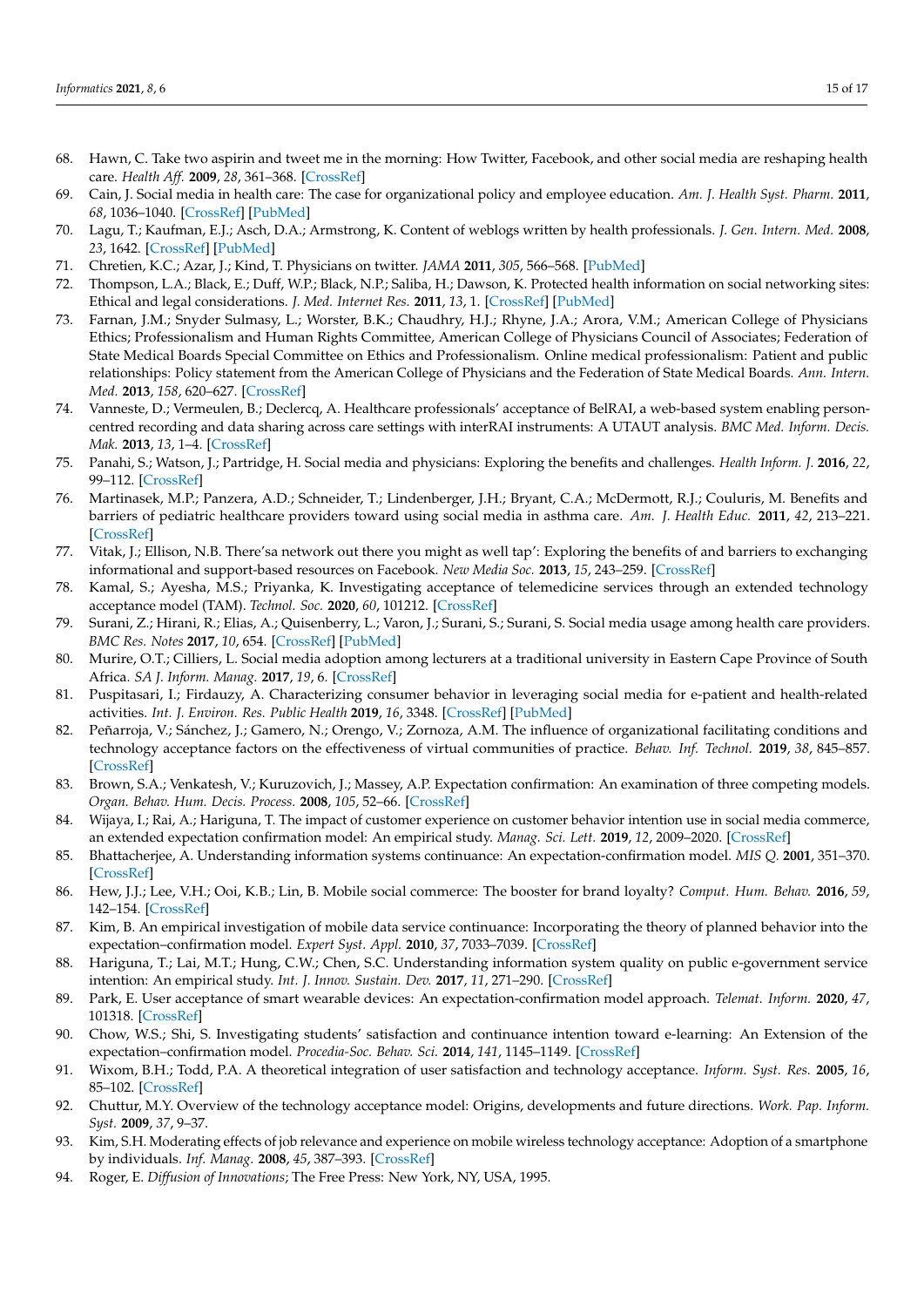- <span id="page-15-0"></span>95. Pearson, A.; Suresh, T.; Chris, G. The role of e-service quality and information quality in creating perceived value: Antecedents to web site loyalty. *Inf. Syst. Manag.* **2012**, *29*, 201–215. [\[CrossRef\]](http://doi.org/10.1080/10580530.2012.687311)
- <span id="page-15-1"></span>96. Sripalawat, J.; Thongmak, M.; Ngramyarn, A. M-banking in metropolitan Bangkok and a comparison with other countries. *J. Comput. Inf. Syst.* **2011**, *51*, 67–76.
- <span id="page-15-2"></span>97. Yarbrough, A.K.; Smith, T.B. Technology acceptance among physicians: A new take on TAM. *Med. Care Res. Rev.* **2007**, *64*, 650–672. [\[CrossRef\]](http://doi.org/10.1177/1077558707305942)
- <span id="page-15-3"></span>98. Burton-Jones, A.; Straub, D.W., Jr. Reconceptualizing system usage: An approach and empirical test. *Inf. Syst. Res.* **2006**, *17*, 228–246. [\[CrossRef\]](http://doi.org/10.1287/isre.1060.0096)
- <span id="page-15-4"></span>99. Legris, P.; Ingham, J.; Collerette, P. Why do people use information technology? A critical review of the technology acceptance model. *Inform. Manag.* **2003**, *40*, 191–204. [\[CrossRef\]](http://doi.org/10.1016/S0378-7206(01)00143-4)
- <span id="page-15-5"></span>100. Aluri, A.; Tucker, E. Social influence and technology acceptance: The use of personal social media as a career enhancement tool among college students. *J. Hosp. Tour. Educ.* **2015**, *27*, 48–59. [\[CrossRef\]](http://doi.org/10.1080/10963758.2015.1033103)
- <span id="page-15-6"></span>101. Westin, A.F. Privacy and freedom. *Wash. Lee Law Rev.* **1968**, *25*, 166.
- <span id="page-15-7"></span>102. Venkatesh, V.; Thong, J.Y.; Xu, X. Consumer acceptance and use of information technology: Extending the unified theory of acceptance and use of technology. *MIS Q.* **2012**, *36*, 157–178. [\[CrossRef\]](http://doi.org/10.2307/41410412)
- <span id="page-15-8"></span>103. Lee, M.C. Explaining and predicting users' continuance intention toward e-learning: An extension of the expectation–confirmation model. *Comput. Educ.* **2010**, *54*, 506–516. [\[CrossRef\]](http://doi.org/10.1016/j.compedu.2009.09.002)
- <span id="page-15-9"></span>104. Wei, T.T.; Marthandan, G.; Chong, A.Y.L.; Ooi, K.B.; Arumugam, S. What drives Malaysian m-commerce adoption? An empirical analysis. *Ind. Manag. Data Syst.* **2009**, *109*, 370–388.
- <span id="page-15-10"></span>105. Chang, I.-C.; Hwang, H.-G.; Hung, W.-F.; Li, Y.-C. Physicians' acceptance of pharmacokinetics-based clinical decision support systems. *Expert Syst. Appl.* **2007**, *33*, 296–303. [\[CrossRef\]](http://doi.org/10.1016/j.eswa.2006.05.001)
- <span id="page-15-11"></span>106. Bryman, A.; Bell, E. *Business Research Methods*; Oxford University Press: New York, NY, USA, 2015.
- <span id="page-15-12"></span>107. Ryan, G.W.; Bernard, H.R. Techniques to identify themes. *Field Methods* **2003**, *15*, 85–109. [\[CrossRef\]](http://doi.org/10.1177/1525822X02239569)
- <span id="page-15-13"></span>108. Tabachnick, B.G.; Fidell, L.S. *Using Multivariate Statistics*; Pearson: London, UK, 2007.
- <span id="page-15-24"></span>109. Hair, J.F.; Black, W.C.; Babin, B.J.; Anderson, R.E.; Tatham, R.L. *Multivariate Data Analysis*, 6th ed.; Pearson: London, UK, 2006.
- <span id="page-15-14"></span>110. Reyes-Menendez, A.; Saura, J.R.; Palos-Sanchez, P.R.; Alvarez-Garcia, J. Understanding user behavioral intention to adopt a search engine that promotes sustainable water management. *Symmetry* **2018**, *10*, 584. [\[CrossRef\]](http://doi.org/10.3390/sym10110584)
- <span id="page-15-15"></span>111. Chin, W.W.; Todd, P.A. On the use, usefulness, and ease of use of structural equation modeling in MIS research: A note of caution. *MIS Q.* **1995**, *19*, 237–246. [\[CrossRef\]](http://doi.org/10.2307/249690)
- <span id="page-15-16"></span>112. Byrne, B.M. *Structural Equation Modeling with AMOS: Basic Concepts, Applications, and Programming (Multivariate Applications Series)*; Taylor and Francis: Oxfordshire, UK, 2010; Volume 396, p. 7384.
- <span id="page-15-17"></span>113. Cummins, R.A.; Gullone, E. Why we should not use 5-point Likert scales: The case for subjective quality of life measurement. *Proc. Second. Int. Conf. Qual. Life Cities* **2000**, *74*, 93.
- <span id="page-15-18"></span>114. Finstad, K. Response interpolation and scale sensitivity: Evidence against 5-point scales. *J. Usability Stud.* **2010**, *5*, 104–110.
- <span id="page-15-19"></span>115. Featherman, M.S.; Pavlou, P.A. Predicting e-services adoption: A perceived risk facets perspective. *Int. J. Hum.-Comput. Stud.* **2003**, *59*, 451–474. [\[CrossRef\]](http://doi.org/10.1016/S1071-5819(03)00111-3)
- 116. Duyck, P.; Pynoo, B.; Devolder, P.; Voet, T.; Adang, L.; Vercruysse, J. User acceptance of a picture archiving and communication system. *Methods Inf. Med.* **2008**, *47*, 149–156. [\[PubMed\]](http://www.ncbi.nlm.nih.gov/pubmed/18338086)
- 117. Bhattacherjee, A.; Hikmet, N. Physicians' resistance toward healthcare information technology: A theoretical model and empirical test. *Eur. J. Inf. Syst.* **2007**, *16*, 725–737. [\[CrossRef\]](http://doi.org/10.1057/palgrave.ejis.3000717)
- <span id="page-15-20"></span>118. De Kerviler, G.; Demoulin, N.T.; Zidda, P. Adoption of in-store mobile payment: Are perceived risk and convenience the only drivers? *J. Retail. Consum. Serv.* **2016**, *31*, 334–344. [\[CrossRef\]](http://doi.org/10.1016/j.jretconser.2016.04.011)
- <span id="page-15-21"></span>119. Chau, P.Y.; Hu, P.J.-H. Investigating healthcare professionals' decisions to accept telemedicine technology: An empirical test of competing theories. *Inf. Manag.* **2002**, *39*, 297–311. [\[CrossRef\]](http://doi.org/10.1016/S0378-7206(01)00098-2)
- <span id="page-15-22"></span>120. Hair, J.F. *Research Methods for Business*; John Wiley & Sons: Hoboken, NJ, USA, 2007.
- <span id="page-15-23"></span>121. Fornell, C.; Larcker, D.F. Structural equation models with unobservable variables and measurement error: Algebra and statistics. *J. Mark. Res.* **1981**, *18*, 382–388. [\[CrossRef\]](http://doi.org/10.1177/002224378101800313)
- <span id="page-15-25"></span>122. Byrne, B.M. Structural equation modeling: Perspectives on the present and the future. *Int. J. Test.* **2001**, *1*, 327–334.
- <span id="page-15-26"></span>123. Hu, L.T.; Bentler, P.M. Cutoff criteria for fit indexes in covariance structure analysis: Conventional criteria versus new alternatives. *J. Econom. Struct. Equ. Modeling* **1999**, *6*, 1–55. [\[CrossRef\]](http://doi.org/10.1080/10705519909540118)
- <span id="page-15-27"></span>124. Machdar, N.M. The effect of information quality on Perceived usefulness and ease of ose. *Bus. Entrep. Rev.* **2019**, *15*, 131–146.
- <span id="page-15-28"></span>125. Saeed, K.A.; Abdinnour-Helm, S. Examining the effects of information system characteristics and perceived usefulness on post adoption usage of information systems. *Inf. Manag. Decis.* **2008**, *45*, 376–386. [\[CrossRef\]](http://doi.org/10.1016/j.im.2008.06.002)
- <span id="page-15-29"></span>126. Fuller, M.A.; Serva, M.A.; Baroudi, J. Clarifying the integration of trust and TAM in e-commerce environments: Implications for systems design and management. *IEEE Trans. Eng. Manag.* **2010**, *57*, 380–393.
- <span id="page-15-31"></span>127. Chaouali, W.; Yahia, I.B.; Souiden, N. The interplay of counter-conformity motivation, social influence, and trust in customers' intention to adopt Internet banking services: The case of an emerging country. *J. Retail. Consum. Serv.* **2016**, *28*, 209–218. [\[CrossRef\]](http://doi.org/10.1016/j.jretconser.2015.10.007)
- <span id="page-15-30"></span>128. Ranaweera, H. Perspective of trust towards e-government initiatives in Sri Lanka. *SpringerPlus* **2016**, *5*, 22. [\[CrossRef\]](http://doi.org/10.1186/s40064-015-1650-y) [\[PubMed\]](http://www.ncbi.nlm.nih.gov/pubmed/26759761)